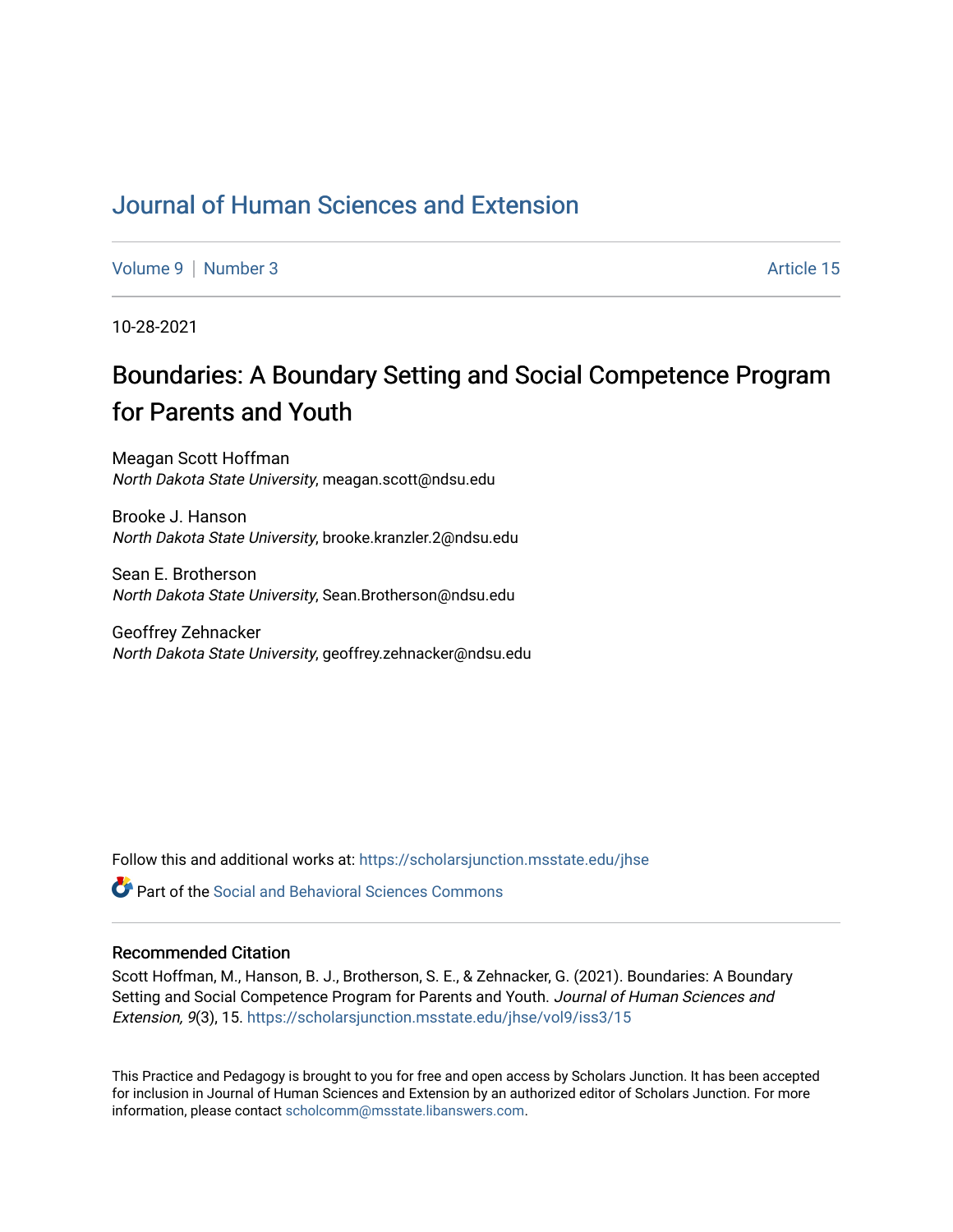## **Boundaries: A Boundary Setting and Social Competence Program for Parents and Youth**

**Meagan Scott Hoffman Brooke J. Hanson Sean E. Brotherson Geoffrey Zehnacker** *North Dakota State University*

*Learning to set age-appropriate boundaries is an integral element of positive youth development. Both parents and youth need guidance in rule-rsetting and negotiating boundaries. North Dakota State University Extension created Boundaries, a program using parent-youth relationships to teach the importance of setting and following rules or boundaries in various environments. Boundaries was written for 7th*- *through 12th-grade youth and their parents. This study provides an overview of the program's objectives and curriculum and shares findings from evaluation efforts conducted with over 60 youth and adults during the program's pilot phase. In six pilot sessions, respondents completed singlesession retrospective questionnaires and answered open-ended questions, which were analyzed using descriptive statistics, paired t-tests, and thematic review. Adults reported higher satisfaction than youth with program content and instruction. Both youth and adults increased their knowledge of program-specific content related to boundaries and relationships. Open-ended responses offered positive feedback and suggestions for program improvement. Results suggested the program was perceived positively and increased youth and adult knowledge of boundary setting and social competence in family life and other settings. Key recommendations include increased rigorous evaluation to measure program impacts and focus on effective implementation strategies for the program.* 

*Keywords*: boundaries, rules, parent-youth relationships, positive youth development, youth protective factors

## **Introduction**

The future of any society rests upon the strength of its youth, who represent the next generation, and the development of their capacities and potential (Levine, 2007). Thus, the task of raising the next generation occupies adults and requires them to consider how to help youth acquire the knowledge, skills, and experiences that will promote their growth and success (Dymnicki et al., 2016; Villar, 2012).

Direct correspondence to Meagan Scott Hoffman at meagan.scott@ndsu.edu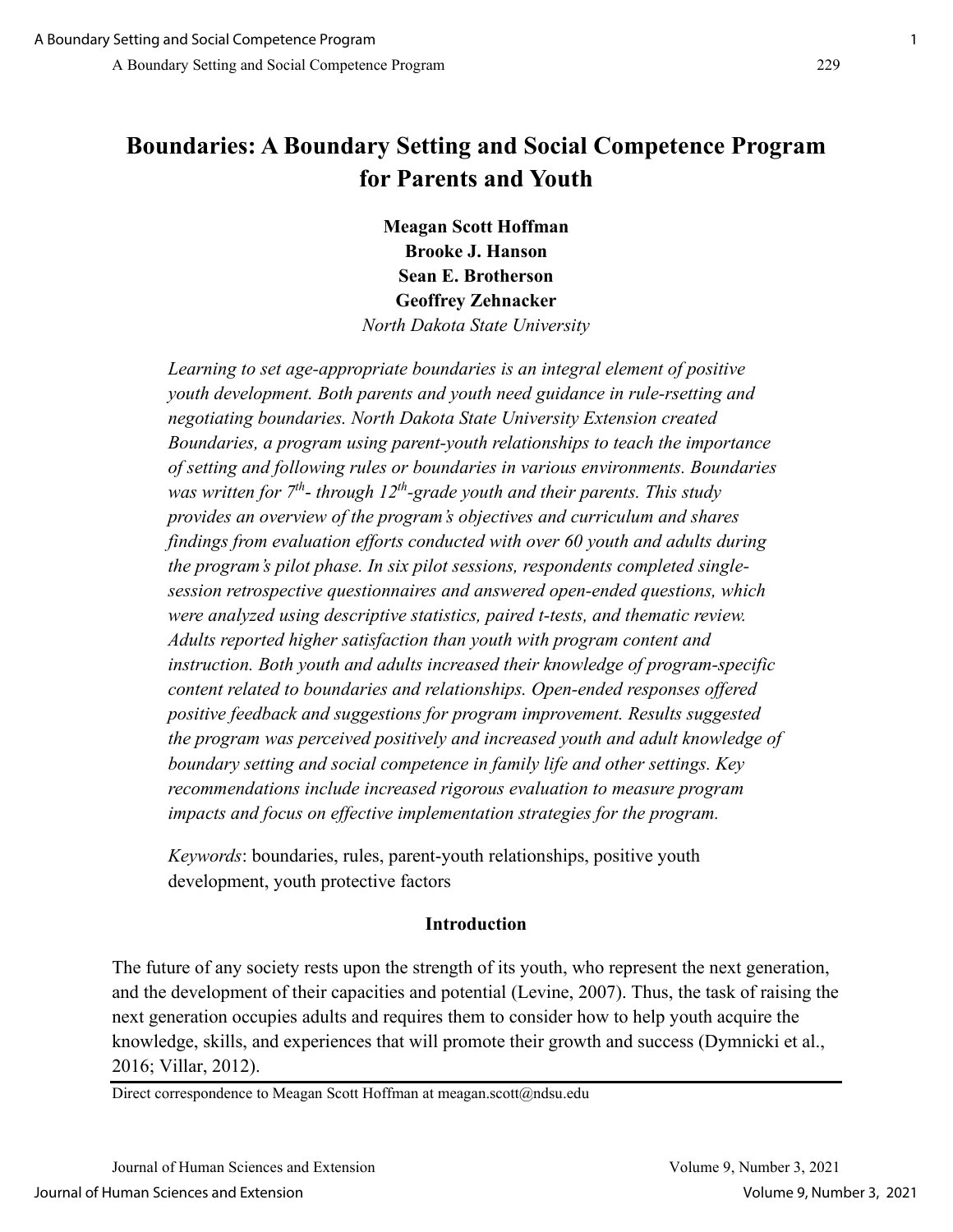The family setting has been recognized as a context of particular importance in efforts to raise youth and equip them with needed skills and experiences (Guerra et al., 2011). In addition, families are supported by youth-serving institutions such as 4-H, whose vision is "A world in which youth and adults learn, grow, and work together as catalysts for positive change" (U.S. Department of Agriculture, National Institute of Food and Agriculture, & 4-H National Headquarters, 2017, p. 2). Well-designed youth and family education programs aid in the process of developing relationships and building life skills that are critical to the future well-being and success of both youth and families (Duncan & Goddard, 2017; Hage & Romano, 2013). Among important life skills, social competence in relationships for both youth and adults is vital for healthy living and personal well-being (National Academies of Sciences, Engineering, and Medicine, 2016). Additionally, understanding and negotiating boundaries, whether following rules within the home or being a good citizen and following traffic laws, involves helpful life skills such as decision making and responsibility (Ebersole & Hernandez, 2016; Hart, 2016). Development of these life skills can be facilitated and enhanced through the involvement of youth and adults in educational programming. An example of such programming that targets parents (or other adults) and youth to develop social competence and boundary awareness and negotiation is *Boundaries*.

The idea for *Boundaries* originated with the Beulah, North Dakota Ministerial Association. The Association recognized a need in the community to offer programming for parents and youth related to rule-setting and negotiating boundaries. When the Association's members realized a program such as this did not exist, a committee formed to begin working alongside North Dakota State University (NDSU) Extension specialists to develop a program to meet this identified need for youth and families in the community.

*Boundaries,* available both through NDSU Extension and the [Extension Foundation](https://catalog.extension.org/) (2021) online course catalog, provides guidance not only for parents in setting and enforcing appropriate rules or boundaries for youth, but the program also teaches youth to set their own boundaries, make good decisions, and develop social skills in managing boundaries. *Boundaries* was written for 7th- through 12th-grade youth and their parents. Due to the growing interest in *Boundaries* and the need for the same type of curriculum for a younger audience, *Boundaries* was adapted for youth in 3<sup>rd</sup> through 6<sup>th</sup> grades and their parents. This new version, *Boundaries Jr.*, teaches the same concepts, but the activities, examples, and terminology are tailored to a younger audience.

This article offers an overview of the program's theoretical background and objectives, a detailed description of the curriculum and its elements, initial findings from the pilot testing phase, and guidelines related to implementation and application. Program evaluation practice suggests that there is substantial value in conducting a pilot phase investigation of a program's intermediate effects to further refine the program and assess its impact potential (Perales, 2010). The purpose of this study was to evaluate initial outcomes associated with the pilot implementation of an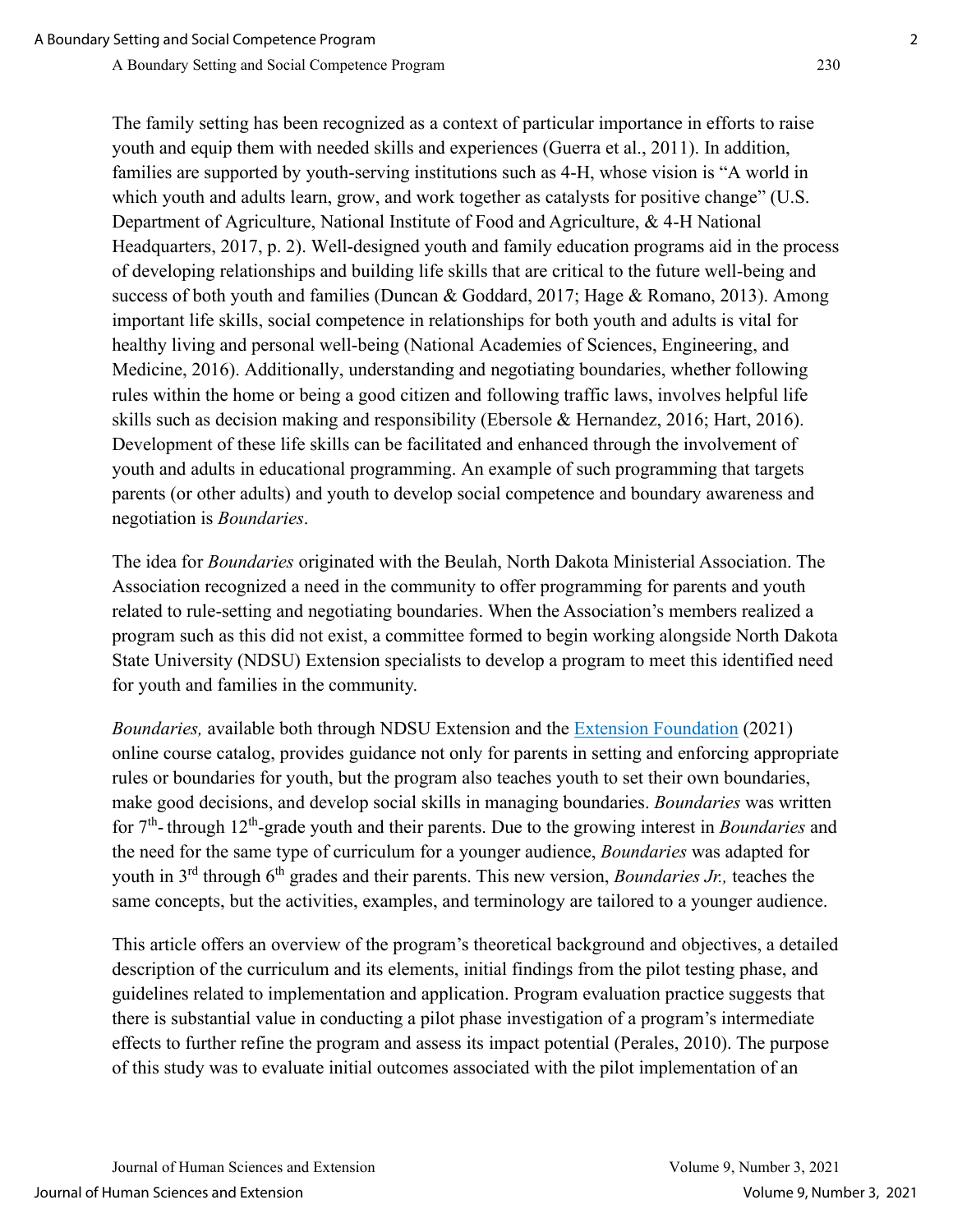## **Theoretical Background and Literature Review**

Youth in modern society face a variety of unhealthy influences that concern parents, ranging from depression or delinquency to substance abuse issues. The risk and protective factors framework suggests there are common risk and protective factors for different concerns, that they apply similarly among different groups of youth, and that protective factors can offset the effects of risk factors and foster resilience (Lerner et al., 2013). Positive youth development approaches emphasize helping youth develop protective factors, or assets, that allow them to thrive and contribute to their communities (Geldhof et al., 2013; Schwartz et al., 2007). Similarly, prevention science mitigates risk and enhances protective elements in the lives of children, youth, and families (Sanders et al., 2015). Specifically, such approaches build resilience and "concentrate on positive aspects of functioning and on protective factors and aspects of resilience that reduce risk and enhance positive outcomes for young people" (Development Services Group, 2013, p. 2).

Building on this approach, NDSU Extension developed a new program to build youth resilience using the Administration on Children, Youth, and Families (ACYF) Protective Factors Framework as the theoretical basis and guide for the effort. The ACYF Protective Factors Framework focuses on ten evidence-based factors across three dynamic, multi-level domains: individual, relational, and societal or community (Child Welfare Information Gateway, 2020). The ACYF Framework includes the following ten protective factors as they fit into one of the three multi-level domains: (a) individual – self-regulation; relational skills; problem-solving skills; involvement in positive activities; (b) relational – parenting competencies; positive peers; caring adults; and (c) societal or community – positive community involvement; positive school environment; economic opportunities (Child Welfare Information Gateway, 2020). Norman and Jordan (2018) indicated that positive youth development programs seek to "identify the skills within the five targeted competency areas that are appropriate to the age of the youth in the program and offer experiences to teach these skills," which in turn help youth in "developing skills that are healthy and productive for both youth and their communities" (para. 1). The five targeted competency areas include: (a) knowledge, (b) reasoning and creativity, (c) personal/social, (d) vocational/citizenship, and (e) health/physical. Specifically, these five competency areas are all subsumed to fit within the four-category structure of the 4-H Pledge, outlined next in the description of the 4-H Targeting Life Skills Model (Norman & Jordan, 2018).

The protective factors in the ACYF Framework used in developing this new NDSU Extension program overlap well with the four skill competency areas outlined in the 4-H Targeting Life Skills Model: (a) Head – knowledge competencies; reasoning and creativity competencies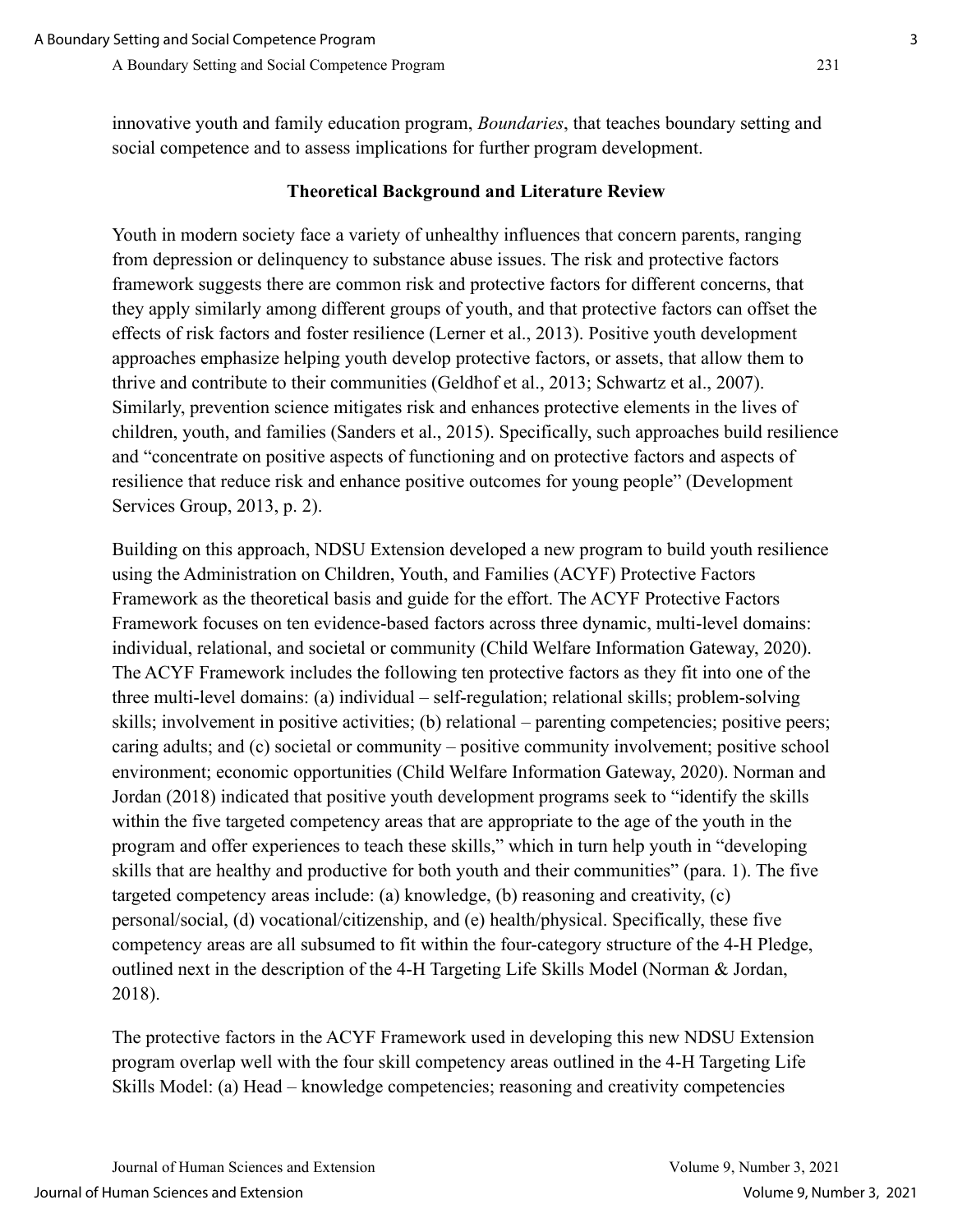(thinking and managing); (b) Heart – personal/social competencies (relating and caring); (c) Hands – vocational/citizenship competencies (giving and working); and (d) Health – health/physical competencies (living and being) (Hendricks, 1998; Norman & Jordan, 2018). Both the ACYF Framework and the 4-H Targeting Life Skills Model served as the foundation for developing this new program, which targets the development of essential life skills and builds resiliency in youth. Furthermore, we strategically selected a key developmental issue, boundary setting and negotiation, which emerges across a variety of contexts such as work, school, home, media, etc. to create a program applicable to both youth and their parents (Ebersole  $\&$ Hernandez, 2016; Hart, 2016).

An integral part of parenting and raising competent youth is balancing parental demandingness for boundaries compliance with parental responsiveness to child needs or concerns. In other words, parents must set reasonable limits while showing love and affection for their children (Baumrind, 2013). Research on parenting styles suggests that in authoritative or balanced families, parents set guidelines for their children's behavior and uphold certain standards, but the rules are flexible and open for discussion. Even though authoritative parents may have the final say regarding their children's behavior, the decision typically comes only after asking the children for their suggestions and carefully considering them before making a final decision (Bornstein & Bornstein, 2014; Steinberg, 2019). These parents explain the rules, or boundaries, to their children and try to create partnerships, which in turn help the children develop the skills they need to set their own boundaries and make good decisions on their own (Lerner, 2007; Walsh, 2007). Additionally, caring adults assist youth as they learn to implement and manage boundaries in their peer relationships, work or school settings, and behavioral choices (Hart, 2016). This give-and-take process is well suited for the healthy development of emotional autonomy in children (Steinberg, 2019) and the promotion of positive youth development (Geldhof et al., 2013).

Because learning to set age-appropriate boundaries is an integral element of positive youth development, both parents and youth alike need guidance in rule-setting and the processes of boundary negotiation (Walsh, 2007). Both of these topics fit well within the larger context of positive youth development and healthy parent-child relationships. Shaw (2014) noted,

Parenting programs that address specific types of child behavior (e.g., developmental disabilities, child conduct problems) or target specific developmental transitions … seem to be more successful than those that treat a wide range of problem behaviors or a wide age range of young children. (para. 5)

Additionally, "successful programs have developed ways to maximize parents' investment by emphasizing the importance of young children's development and linking it to parenting skills and parents making healthful decisions about their own well-being" (Shaw, 2014, para. 8).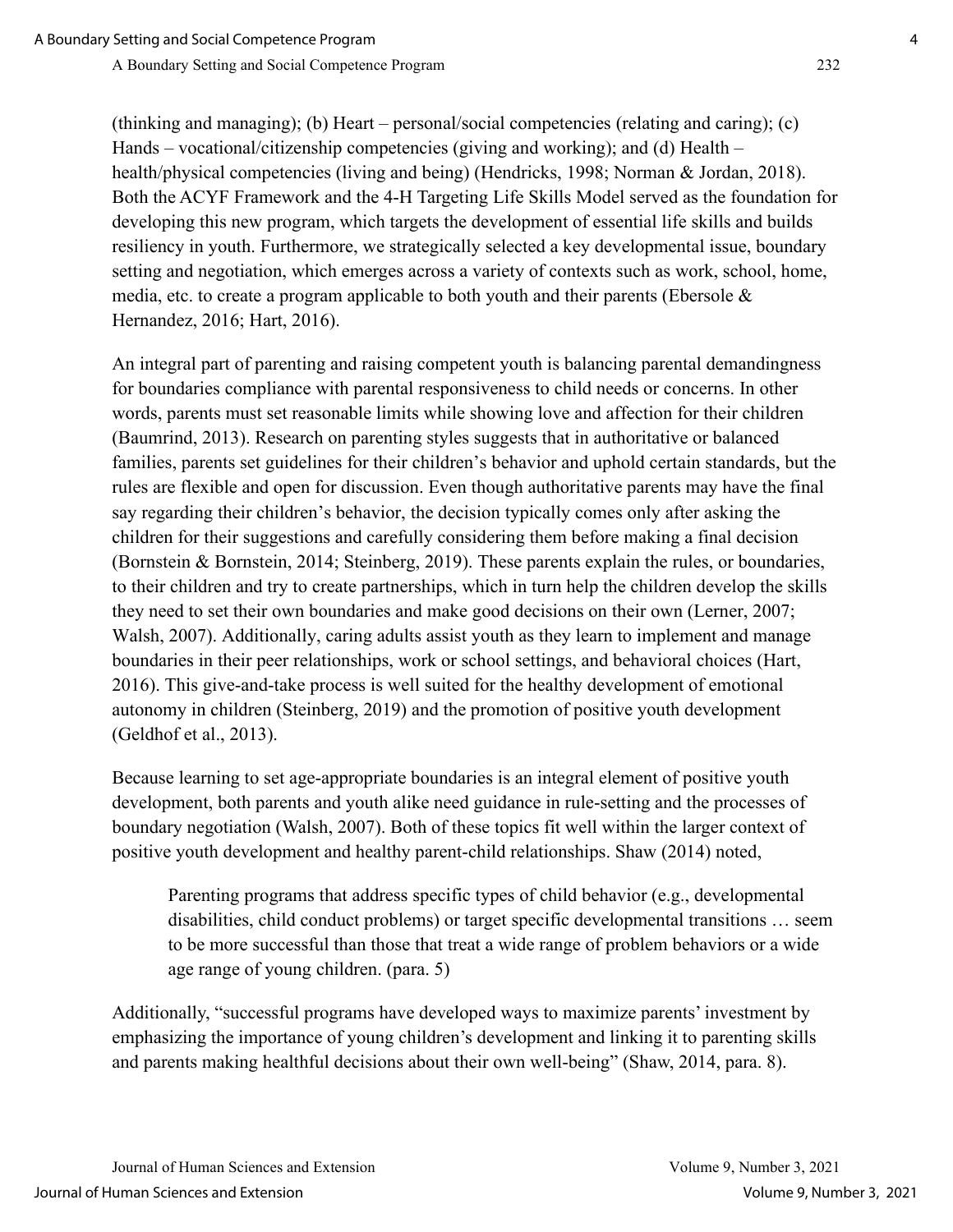Even though parental involvement is considered to be a key component in making Alcohol, Tobacco, and Other Drug (ATOD) prevention programs successful for youth in middle and high school, a review of a nationally representative sample of such programs found this component to be included the least (Kumar et al., 2013). To bridge this gap, NDSU Extension agents and specialists created a program called *Boundaries,* targeting rule-setting and boundary negotiation with youth while combining parental involvement and supportive parent-child relationships.

*Boundaries* utilizes a parent-child or adult-youth partnership approach to teach the importance of boundary setting and social competence in managing boundaries in various environments. This program intentionally incorporates key protective factors outlined in the ACYF Protective Factors Framework, including regulation of a child's behavior through limits and reasoning, support of parenting competencies, development of healthy parent-child connections, and encouragement of positive youth life skills. We evaluated *Boundaries,* and the research reported here presents the findings and recommendations for improving the program.

## **Pilot Study Outline and Methods**

*Boundaries* and *Boundaries Jr.* were engaged in a multi-year pilot phase of program testing and refinement at the time of the study. The pilot phase included several trainings for Extension agents and other community partners, as well as the development of a set of program evaluation measures. Duncan and Goddard (2017) encouraged formative evaluation of programs at this point, advising, "At a pilot testing stage, it is appropriate for family life educators to administer a brief questionnaire at the end of each session and ask whether the participants learned something new, what were the strengths in the program, and suggestions for improvement" (p. 46). The purpose of this study was to conduct a formative evaluation of initial outcomes in *Boundaries* during its pilot phase, focusing on participant satisfaction, knowledge of program content, and open-ended program feedback. To further understand participant experiences in the program, the following research questions were formed and then explored:

- 1. How do youth and adult participants in *Boundaries* perceive the program relative to presentation, content, and instructor effectiveness?
- 2. What effects does participation in *Boundaries* have on youth and adult participants relative to knowledge of program content regarding boundaries and social competence?
- 3. What information would youth and adult participants in *Boundaries* share regarding the program experience and suggestions via open-ended feedback questions?

This section provides a detailed description of the program, study design, participants, evaluation measures, data collection procedures, and data analysis protocol.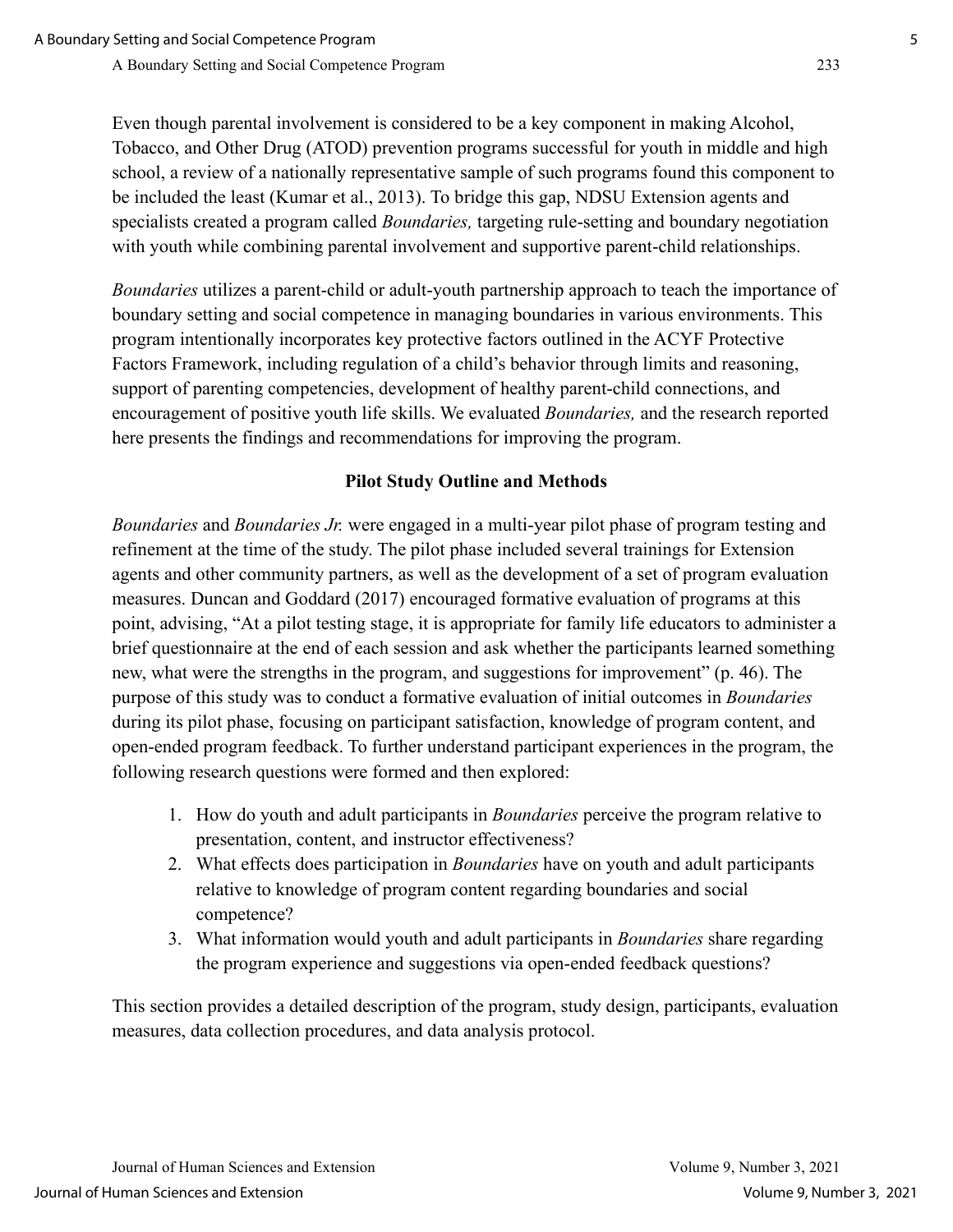#### **Description of the** *Boundaries* **Program**

#### *Program Purpose and Objectives*

The purpose of *Boundaries* was to increase the knowledge and skills of youth and adult participants relative to boundary setting, negotiation, and social competence in relationships. Four overarching program objectives guided both curricula. Upon completion of either curriculum, participants should be able to

- Recognize why boundaries are important,
- Understand how boundaries reflect personal and social values across many contexts,
- Identify and manage negotiable and non-negotiable boundaries in relationships and contexts, and
- Respectfully work through disagreements or boundary concerns with authority figures and others.

These objectives were intended to develop life skills and improve protective factors for youth and adults who participated in the program.

#### *Curricula Overview*

Both curricula were structured into five interactive educational sessions designed to be taught over five consecutive weeks. Each session incorporated a variety of teaching methods to facilitate learning. For example, participants engaged in icebreakers, guided discussions, video clips, hands-on learning activities such as role-playing and group brainstorming, and take-home assignments. Learning sessions typically lasted 60 to 90 minutes.

During the first two sessions of both *Boundaries* and *Boundaries Jr.,* youth and their parents participated in the sessions together. For the third and fourth sessions, youth and their parents came together initially but then participated in separate educational sessions. Finally, the fifth session brought all of the participants back together. Table 1 provides an outline of the learning framework for each session.

Both curricula included descriptions of how to deliver each of the five sessions and examples of promotional materials. In addition, each session's lesson plan included a list of the materials needed, a complete explanation of how to deliver all of the activities, including what the facilitator should say, and a list of questions to engage further discussion about the session's topic.

#### *Program Pilot Implementation*

*Boundaries* was introduced to NDSU Extension staff through the 4-H youth development program, and an initial test site was selected to pilot the program. The project's pilot phase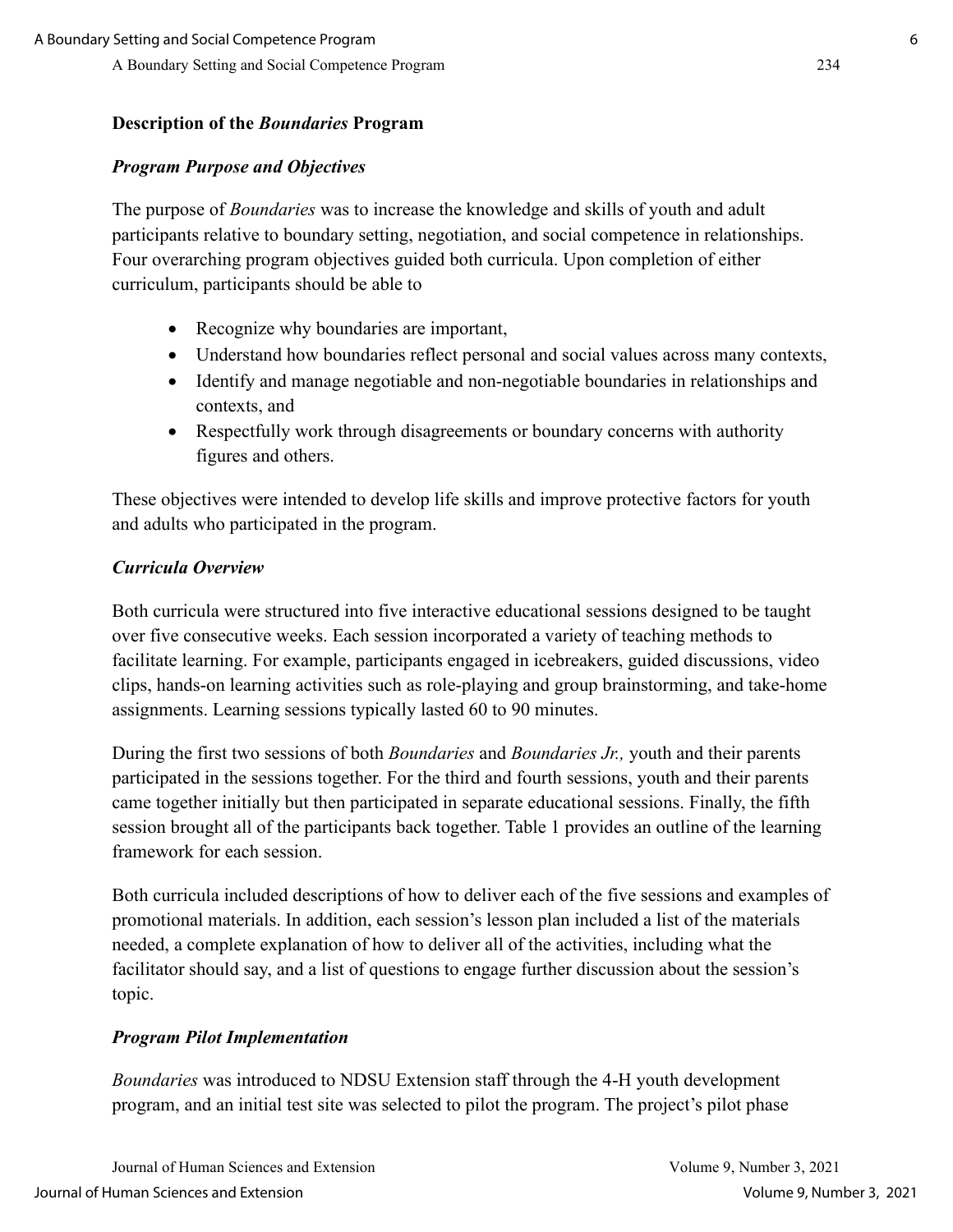included discussion and agreement with community leaders at the pilot site to support the program, training of Extension staff and community leaders to guide and facilitate the program, and implementation of the curriculum on a yearly basis. The program facilitators were trained in *Boundaries* content, engagement practices with youth and adults, implementation, and usage of pilot evaluation measures.

## *Participants of the Program and Recruitment*

Youth and their parents were the intended audience*,* and typically they were recruited to participate through local partnership efforts supporting youth development and healthy families. A site that is comfortable for youth, such as a middle or high school, a faith community setting, or a youth-serving location such as a YMCA location, was designated as the educational setting. Youth and their families were sent information about the program through established community networks or connections formed through local schools, juvenile justice programs, faith-based groups, and youth-serving programs, such as 4-H, afterschool programs, or the YMCA. This recruitment approach encouraged support and participation from youth-serving organizations and groups within the community while emphasizing the involvement of both youth and their parents.

| <b>Session</b> | <b>Audience</b>     | <b>Topic</b>                                       | <b>Objectives</b>                                                                                                                                                                                                                                                                                                                            |  |  |
|----------------|---------------------|----------------------------------------------------|----------------------------------------------------------------------------------------------------------------------------------------------------------------------------------------------------------------------------------------------------------------------------------------------------------------------------------------------|--|--|
| $\mathbf{1}$   | Youth and<br>Adults | Boundaries, Boundaries,<br><b>Boundaries</b>       | Why boundaries are important.<br>Boundaries are a reflection of values.<br>Boundaries extend into all areas of life.<br>$\bullet$                                                                                                                                                                                                            |  |  |
| $\overline{2}$ | Youth and<br>Adults | Boundaries Are<br>Everywhere                       | Rules are set in a variety of environments and<br>may change among environments.<br>Discern which values rules represent.<br>Rationales behind specific rules.                                                                                                                                                                               |  |  |
| 3              | Adults              | <b>Parenting Styles</b>                            | Identify the parenting style of their parents.<br>Identify their parenting style.<br>Understand the four basic parenting styles,<br>their impacts on children, and how to use them.                                                                                                                                                          |  |  |
| 3              | Youth               | Working Alongside<br>Authority/Adults in<br>Charge | Identify authority figures/adults in charge in<br>their lives.<br>Understand authority figures/adults in charge<br>$\bullet$<br>change with increased responsibility.<br>Identify negotiable and non-negotiable rules in<br>their lives.<br>Learn how to work through disagreements with<br>authority figures/adults in charge respectfully. |  |  |

## *Table 1. Learning Framework for Boundaries*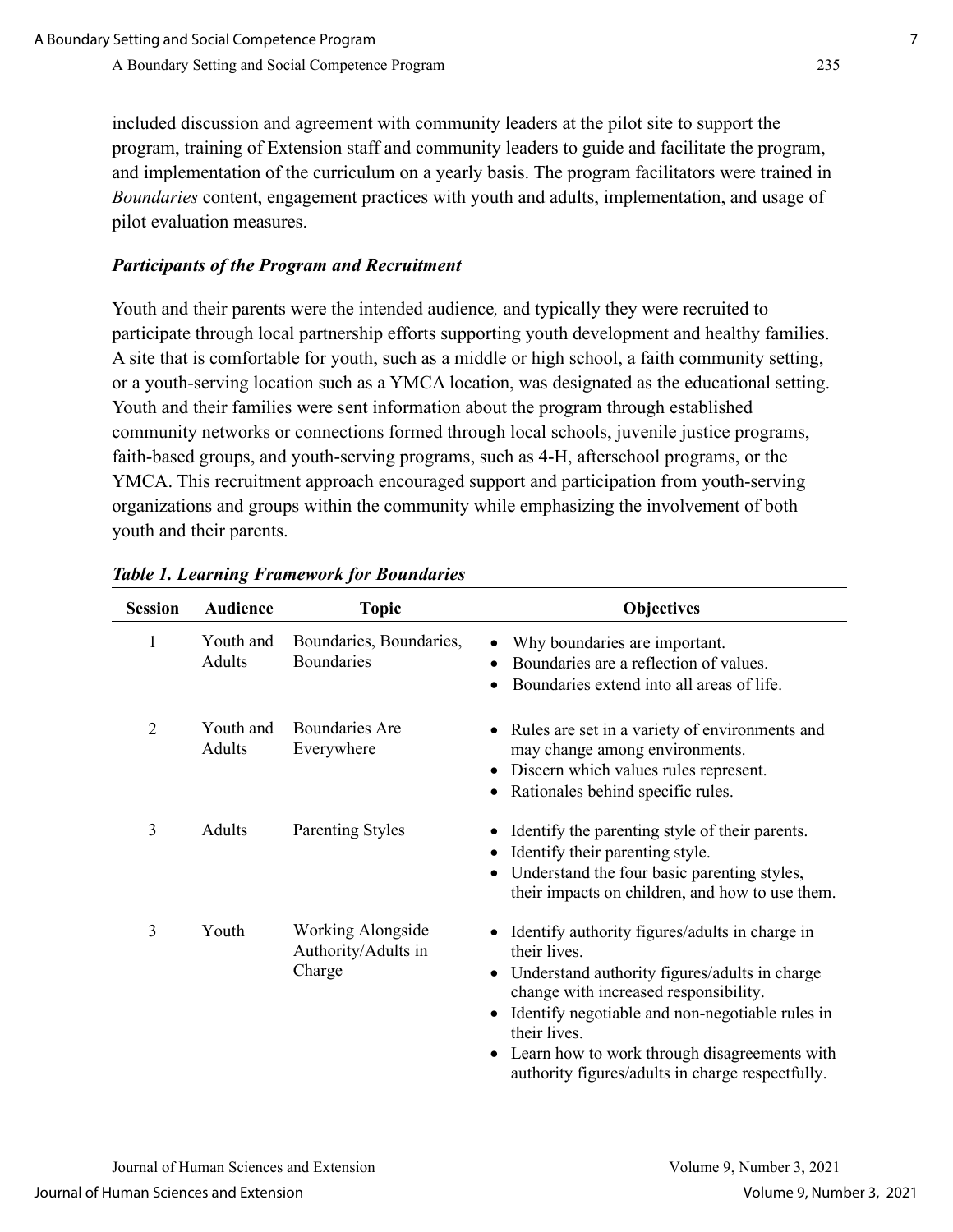| <b>Session</b> | <b>Audience</b>     | <b>Topic</b>                          | <b>Objectives</b>                                                                                                                                                                                                                                                                                                 |
|----------------|---------------------|---------------------------------------|-------------------------------------------------------------------------------------------------------------------------------------------------------------------------------------------------------------------------------------------------------------------------------------------------------------------|
| 4              | Adults              | Setting Rules for<br>Teens/Preteens   | Understand the basics of adolescent brain<br>development.<br>Understand four major changes in adolescents.<br>٠<br>Gain skills in setting boundaries and<br>$\bullet$<br>consequences with teens/preteens.                                                                                                        |
| 4              | Youth               | Setting Your Own<br><b>Boundaries</b> | Identify why setting boundaries is healthy.<br>Understand how to make living by boundaries<br>٠<br>easier to do.<br>Understand the process of internalizing values.<br>٠<br>Understand actions define us to others.<br>$\bullet$                                                                                  |
| 5              | Youth and<br>Adults | <b>Setting Family Rules</b>           | Understand each family is unique and will<br>٠<br>have different values and perspectives.<br>Understand how to set, change, and negotiate<br>٠<br>rules in a family setting.<br>Understand rules should be respected even if<br>٠<br>you disagree with them.<br>Understand rules, choices, and consequences.<br>٠ |

*Note.* Adapted from Query et al. (2012, 2016).

Participants in *Boundaries* were school-age youth (7<sup>th</sup> to 12<sup>th</sup> grades) and adult caregivers, typically parents and their adolescent children, who resided in the region of the pilot site. Approximately 80 youth and 70 adults (*N* = 150 total participants) completed either *Boundaries*  or *Boundaries Jr.* in nine pilot sessions of the program at the time of the study.

#### **Study Design**

This pilot study utilized a formative evaluation process with a single-group, post-session retrospective survey design in which participants completed session questionnaires. This process was used to provide a simple, practical approach to assess the effectiveness of primary program objectives, gather information about responses to each session of the overall program, and deal with a lack of familiarity regarding program content among participants (Nimon et al., 2011). This approach was the simplest to implement in a local community setting with staff having limited evaluation skills, while at the same time, increasing the feedback gathered from participants. The study design also met the need for a simple but useful pilot evaluation that provided initial information on program implementation and participant responses. The pilot study design and measures were reviewed and approved by the North Dakota State University Institutional Review Board (IRB).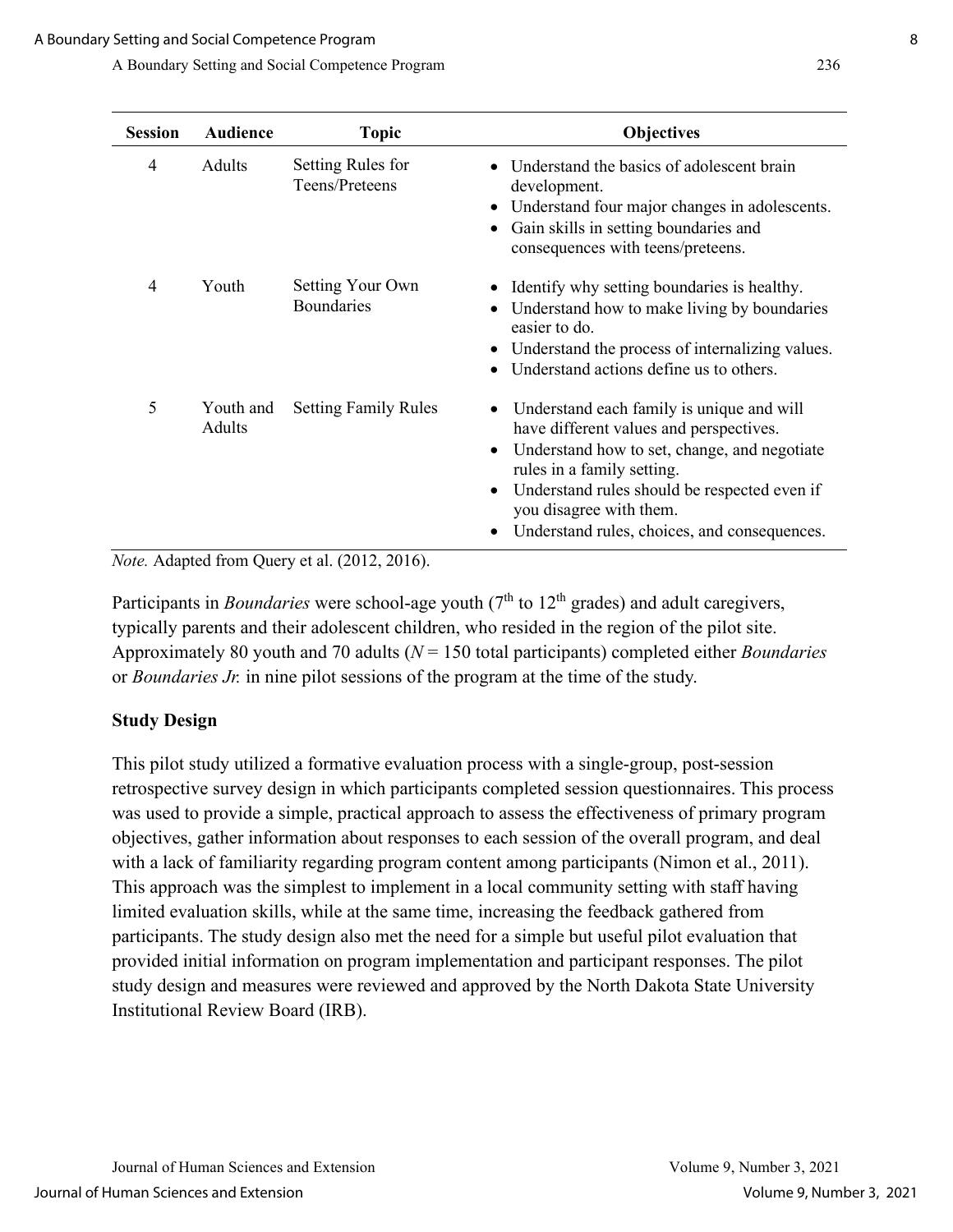## **Population and Participants in the Study**

In this study, *Boundaries* was explored after the pilot implementation phase that focused on data collection from pilot site participants. The target population for the study was youth and adults who participated in the program at a pilot site over a period of five years. During this time, there were nine pilot sessions of the program, and the total program population consisted of 80 youth and 70 adults ( $N = 150$ ). For recruitment into the study, program facilitators at the pilot site were invited to voluntarily administer the program session questionnaires each time a full session of the program was delivered. However, not all pilot sessions opted to collect evaluation data. There were six (out of nine) complete pilot sessions conducted that furnished preliminary evaluation data. Only sessions of *Boundaries* ( $7<sup>th</sup>$  to  $12<sup>th</sup>$  grades) gathered pilot evaluation data, and 55 youth and 48 adults participated in these program sessions. In the six pilot sessions where youth and adult participants were invited to complete session questionnaires, 30 youth and 37 adults responded to the invitation to participate in the study. The overall response rate was 54.5% (30 out of 55) for youth and 77.1% (37 out of 48) for adults. However, the response rate varied slightly across differing program sessions (see Demographics and Program Operations under Findings for session-based response rates).

Since participation in the study aspect of the program was voluntary, non-responders were provided with session questionnaires but could leave them uncompleted. Incentives were not provided for completing the session questionnaires. To follow up and encourage a higher response rate, participants were encouraged to complete questionnaires for previous sessions if they had not already completed them. No further follow-up efforts were used.

#### **Pilot Evaluation Measures**

In the pilot implementation phase of *Boundaries,* evaluation measures were used to assess participant satisfaction and emerging impacts. The pilot evaluation measures consisted of a set of short, retrospective questionnaires about the general effectiveness of each session's objectives that were adapted for each of the five sessions of the program. In addition to these single-session questionnaires, a set of pre, post, and follow-up evaluations for each version of the curriculum was developed and pilot tested. Results from the evaluation process were intended for use in refining and strengthening the quality of both curricula. Further details about the process and content of the pilot evaluation measures utilized in this study are reported here.

Each of the five program sessions had two corresponding questionnaires, one for youth and one for adults. Thus, in total, there were ten single-session questionnaires, five for youth and five for adults. The retrospective session questionnaires employed in this pilot study were original and developed specifically for the program, based on the content and objectives of *Boundaries*. The program developers partnered with a university-level program evaluation specialist to clearly discern program objectives, explore assessment needs appropriate to the pilot phase of the program, and design the ten single-session questionnaires.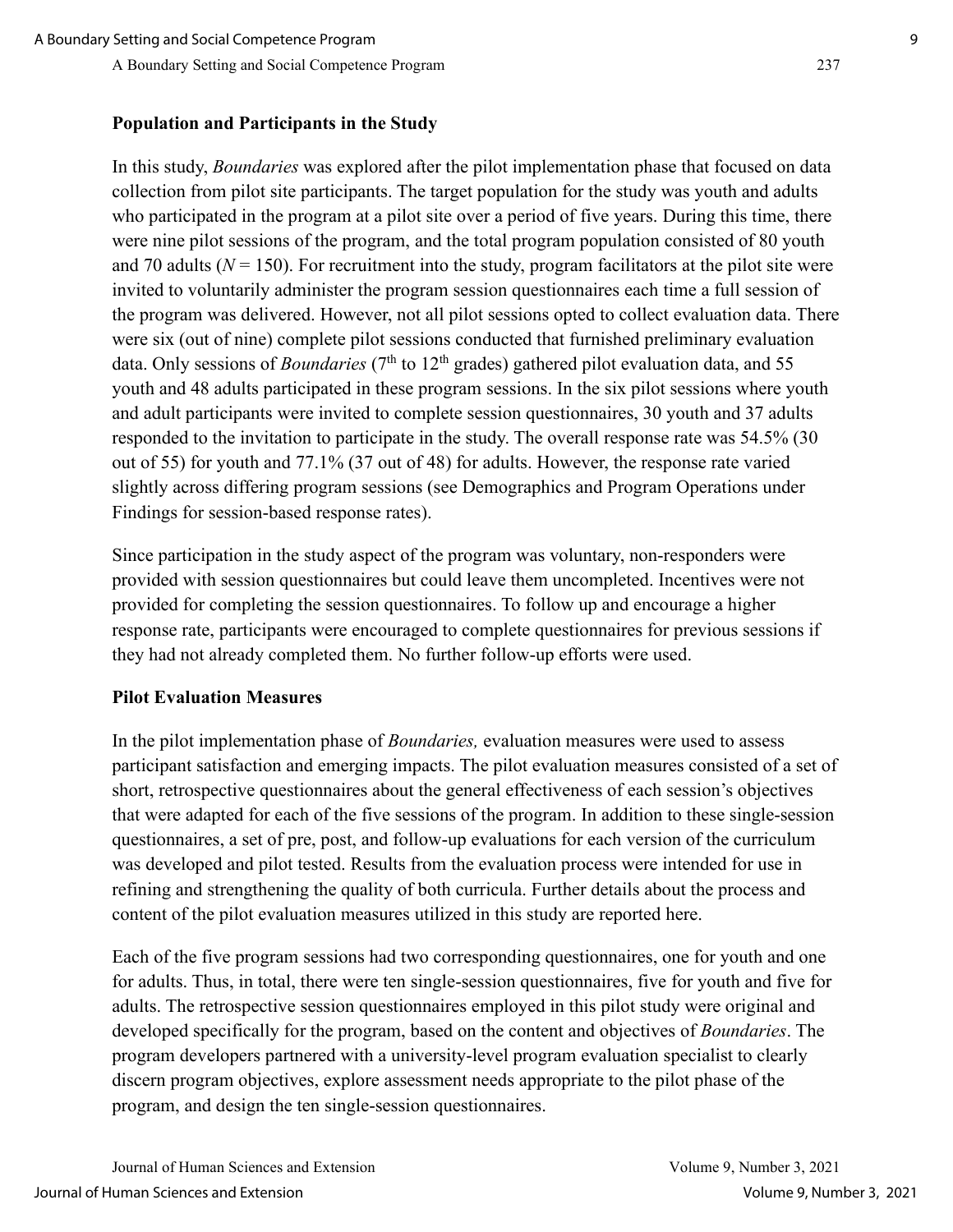The questions for each short retrospective questionnaire were designed to gather demographic, program satisfaction, and content knowledge information. Each session questionnaire included three demographic questions (age, youth or adult, program site location), three program satisfaction questions, and between three and five content knowledge questions pertinent to the particular session, as well as open-ended questions for feedback.

For purposes of the pilot study, face validity of each single-session questionnaire was reviewed in an initial pilot session by five pilot study team members, five youth participants, and five adult participants. Each was asked to review whether questions accurately reflected content focused on in the session. Written feedback was gathered and reviewed, with a few minor adjustments to the wording of the content knowledge questions. Subsequently, content validity for each questionnaire was reviewed by five pilot study team members who independently assessed whether content knowledge questions accurately represented session content. Team members met to discuss their review efforts and either revised, added, or dropped questions based on team review and consensus. In addition, three pilot study team members with graduate degrees in topics related to the curriculum (psychology, youth development, human development and family science) reviewed session content and evaluation questions for construct validity. Reliability for measures was not computed since items were assessed as single items and not multi-item constructs. Specific elements of the questionnaires are described below.

## *Demographic Questions*

Demographic items included age, youth or adult status, and program site location. Age was asked as a single, open-ended response item but coded as one of six age range options (ages 8–11, 12– 19, 20–29, 30–39, 40–49, 50–59 or older). Youth or adult status was assessed as a dichotomous variable. Program site location was assessed as a single, open-ended response item. These questions remained the same on all questionnaires.

## *Program Satisfaction Questions*

The three program satisfaction questions were measured on a 5-point Likert-type scale from 1 (*not effective*) to 5 (*very effective*) and specifically asked about presentation style, session content, and instructor effectiveness. These questions remained the same on all questionnaires.

## *Content Knowledge Questions*

Each of the content knowledge questions specific to a particular session was assessed using a retrospective, self-report question on a 5-point Likert-type scale of understanding from 1 (*not at all*) to 5 (*absolutely*). As noted, each session evaluation contained three to five content knowledge questions specific to the content shared in that session. These questions remained the same for youth and adults for the three sessions in which they participated together, while the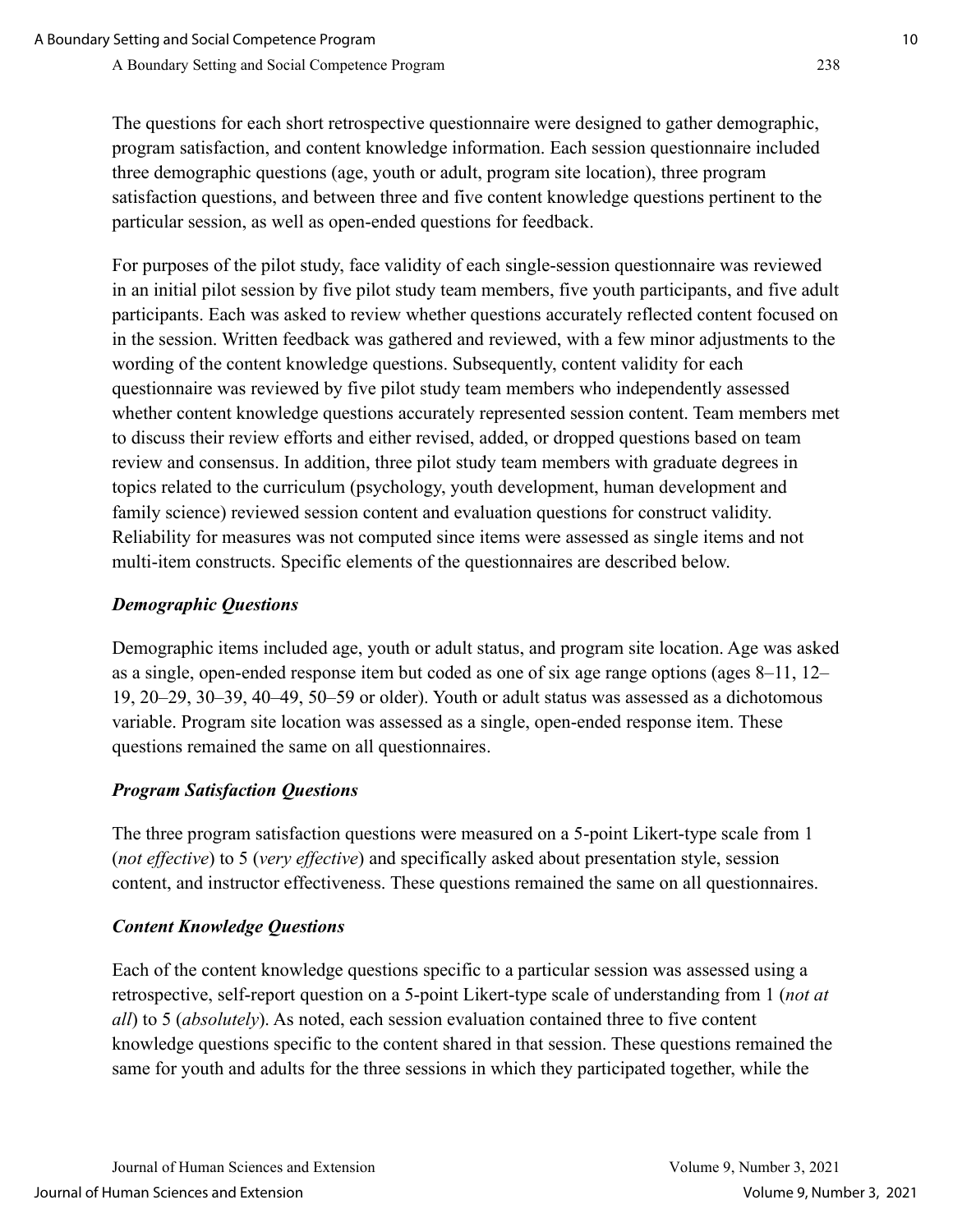questions were different for youth and adults in the two sessions in which they were separated and exposed to different content.

#### *Open-ended Feedback*

Each session evaluation included three open-ended questions that focused on the most important items learned, one thing the participant would change in the session, and other general comments. These questions remained the same on all questionnaires.

#### **Data Collection Procedures**

A uniform series of brief retrospective, self-report questionnaires were created for youth and adult participants in each single session of *Boundaries*. The questionnaire materials were prepared in the English language. Program facilitators for the program at the pilot site were trained in administering the questionnaires in a consistent manner. To be eligible for the study, participants had to be youth or adults who attended individual sessions of *Boundaries* at the program pilot site. Program evaluation questionnaires were provided to site personnel to be administered in-person to participants at the end of each session of the five-week program. At the end of each session, 15 minutes were reserved for session evaluation. Participants were invited to voluntarily complete the questionnaire for the session. Paper copies of the session questionnaire and writing instruments were made available to youth and adult participants. Those who chose to participate completed the questionnaire voluntarily and returned it directly to the program facilitators, who then put it directly into an envelope. Pilot site program facilitators managed the process of gaining informed consent during this process by sharing and reading an informed consent document to participants. They also managed distributing the questionnaires and collecting them from youth and adult participants. Once participant pilot questionnaires were collected for a single session, the program facilitators held them until the end of the five-week program. Then, all questionnaires were sent to the Center for 4-H Youth Development at NDSU for analysis.

#### **Data Analysis Procedures**

Data collected were from youth and adult participants who were encouraged to complete a retrospective, self-report questionnaire at the end of each single session. Participant responses on each session questionnaire were entered into IBM SPSS Statistics 26 for management and data analysis. Respondent demographic responses were summarized using descriptive statistics. Program satisfaction data for both youth and adults were assessed using descriptive statistics, including means and standard deviations. For the content knowledge questions, the data were first checked to assess whether basic statistical assumptions were met for planned analysis techniques. Once this was confirmed, the data were analyzed using a paired samples *t*-test analysis, and mean scores for each item were compared statistically to investigate if differences existed for pre- and post-session scores.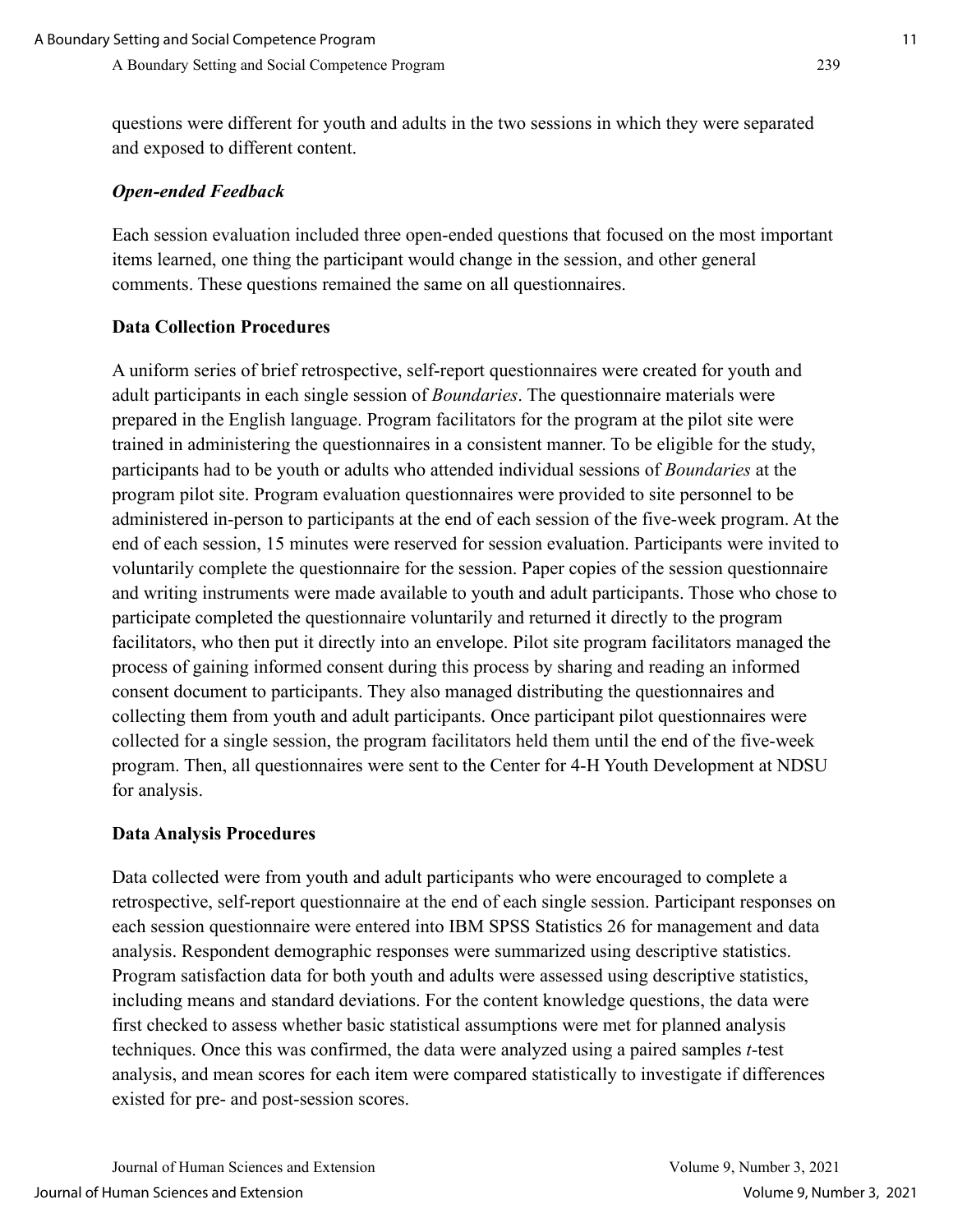For the open-ended feedback questions, all responses were entered using the same statistical software program by a project research assistant. Trustworthiness of the data was confirmed in multiple ways. All comment responses were reviewed for accuracy of transcription by two project researchers. Participant responses to each of the three open-ended feedback questions were grouped for analysis, and an initial thematic code was assigned to each comment by a project research assistant. The assigned codes were then tallied to see which codes were repeated most frequently in the participant responses. If an assigned thematic code was mentioned as a topic in 20% or more of the total comments for a specific question, then it was identified as a major thematic code. Then, two project researchers independently reviewed the thematic codes for each comment and either confirmed the initial code or modified it. They then met and compared the individual reviews of thematic coding for each question and found a 93% match in codes assigned. This process enhanced the confirmability of the study findings. Transferability of the open-ended feedback was facilitated by using direct comments from participants to illustrate the key findings gained through open-ended feedback questions.

## **Findings**

The demographic, program satisfaction, and content knowledge information were gathered during the pilot study using single-session, retrospective questionnaires. A summary of the data collected and analyzed from the pilot study examination of *Boundaries* is included here.

## **Demographics and Program Operations**

Regarding program operations, pilot data were gathered from the six complete pilot sessions of *Boundaries* offered in the same county location over a five-year period. The same program facilitation team offered the program each time. Since the pilot evaluation data consisted of single-session evaluations, the number of participants reported is dependent on responses shared by attendees in each single session offered across multiple full pilot sessions of *Boundaries*. Response rates on specific items varied slightly from session response rates for all data. All available pilot data for each single-session evaluation were combined across the six pilot efforts. Specific information on content for each single session is shown in Table 1.

For Session 1 (data from five pilot sessions), there were 23 youth (39.7%) and 35 adults (60.3%) who provided feedback ( $N = 58$ ). Among respondents for Session 1, the age groups were ages 8– 11 (*n* = 6, 10.3%), ages 12–19 (*n* = 17, 29.3%), ages 30–39 (*n* = 16, 27.6%), ages 40–49 (*n* = 13, 22.4%), and ages 50–59 or older ( $n = 6$ , 10.3%). For this specific session, response rates were 50.0% for youth and 87.5% for adults.

For Session 2 (data from five pilot sessions), there were an equivalent number of 30 youth and 30 adults (*N* = 60). Breakdown of ages were 8–11 (*n* = 6, 10.0%), 12–19 (*n* = 24, 40.0%), 30–39 (*n* = 12, 20.0%), 40–49 (*n* = 12, 20.0%), and 50–59 or older (*n* = 5, 8.3%) (1 missing). For this specific session, response rates were 65.2% for youth and 75.0% for adults.

Journal of Human Sciences and Extension Volume 9, Number 3, 2021 Journal of Human Sciences and Extension Volume 9, Number 3, 2021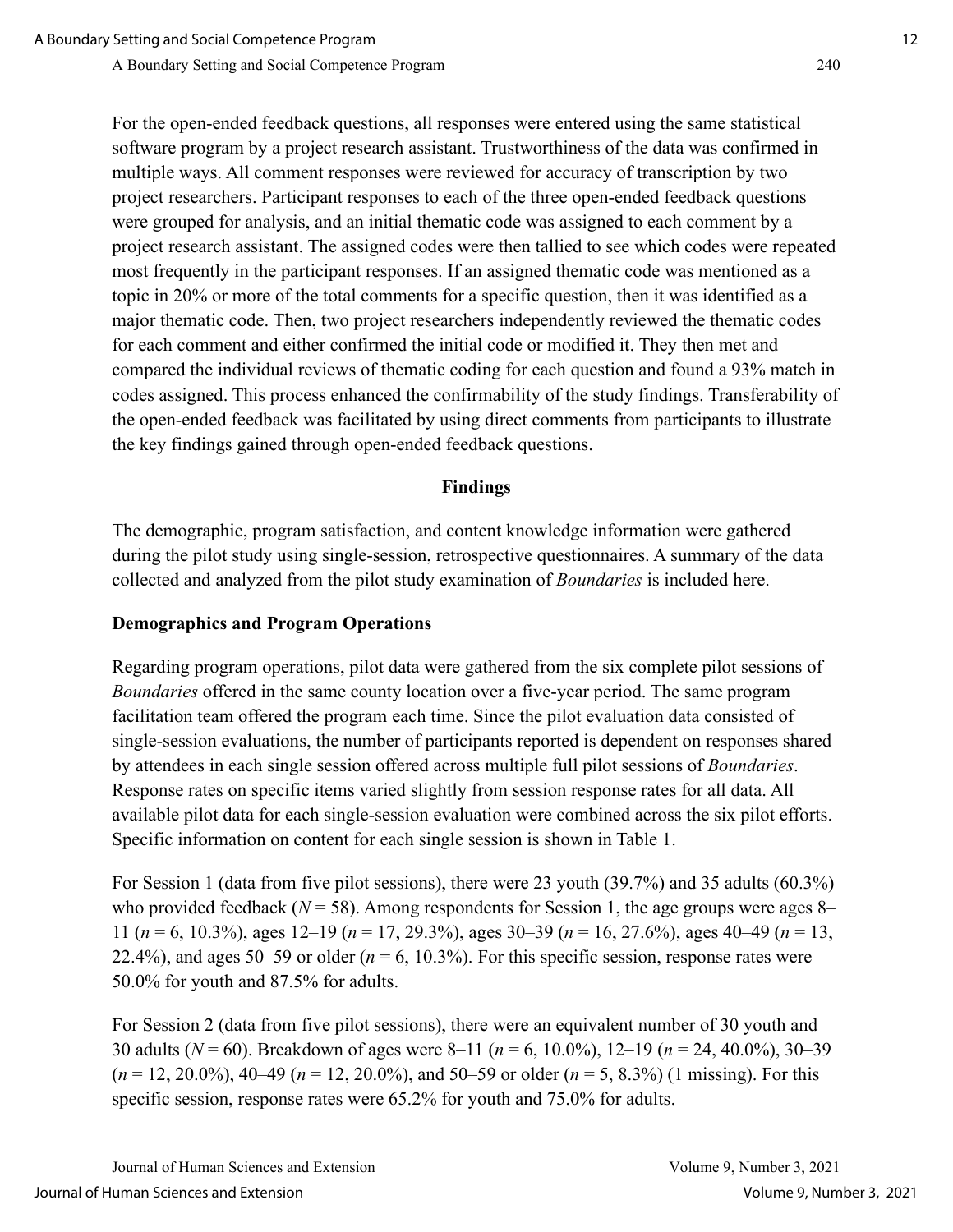For Session 3 (data from six pilot sessions), 26 youth (41.3%) and 37 adults (58.7%) responded (*N* = 63). Age groups included ages 8–11 (*n* = 6, 9.5%), ages 12–19 (*n* = 20, 31.7%), ages 30–39 (*n* = 16, 25.4%), ages 40–49 (*n* = 12, 19.0%), and ages 50–59 or older (*n* = 7, 11.1%) (2 missing). For this specific session, response rates were 47.3% for youth and 77.1% for adults.

For Session 4 (data from four pilot sessions), respondents included 22 youth (59.5%) and 15 adults (40.5%) (*N* = 37). The age groups were 8–11 (*n* = 5, 13.5%), 12–19 (*n* = 17, 45.9%), 30– 39 (*n* = 10, 27.0%), 40–49 (*n* = 4, 10.8%), and 50–59 or older (*n* = 1, 2.7%). For this specific session, response rates were 59.5% for youth and 46.9% for adults.

For Session 5 (data from four pilot sessions), there were 16 youth (44.4%) and 20 adults (55.6%) who gave feedback (*N* = 36). Age groups were 8–11 (*n* = 5, 13.9%), 12–19 (*n* = 11, 30.6%), 30– 39 (*n* = 9, 25.0%), 40–49 (*n* = 8, 22.2%), and 50–59 or older (*n* = 2, 5.6%) (1 missing). For this specific session, response rates were 43.2% for youth and 62.5% for adults.

### **Program Satisfaction**

Both youth and adults involved in *Boundaries* expressed positive satisfaction levels with the individual program sessions, which were assessed on three questions with responses that ranged from 1 (*not effective*) to 5 (*very effective*). The three categories that respondents rated were presentation, content, and instructor effectiveness. Mean scores and standard deviations are shown, but statistical comparisons were not made between youth and adults (Table 2). However, youth consistently shared lower ratings than adults across all three categories and varied more widely in their ratings. Adults were highly consistent in their mean scores across categories and sessions. Youth scores were elevated somewhat in Session 3 and Session 4 when youth and adults were separated into different groups.

| <b>Session</b> | <b>Audience</b> | n  | <b>Presentation</b><br>M(SD) | Content<br>M(SD) | <b>Instructor</b><br>M(SD) |
|----------------|-----------------|----|------------------------------|------------------|----------------------------|
|                | Youth           | 23 | 4.17(1.03)                   | 3.91(0.95)       | 4.35(0.71)                 |
|                | <b>Adults</b>   | 35 | 4.60(0.60)                   | 4.60(0.60)       | 4.66(0.59)                 |
| $\overline{2}$ | Youth           | 30 | 4.36(0.62)                   | 3.89(0.83)       | 4.35(0.69)                 |
|                | Adults          | 30 | 4.62(0.62)                   | 4.66(0.55)       | 4.69(0.54)                 |
| 3              | Youth           | 26 | 4.42(0.76)                   | 4.27(0.87)       | 4.54(0.76)                 |
|                | Adults          | 37 | 4.42(0.73)                   | 4.63(0.55)       | 4.54(0.70)                 |
| $\overline{4}$ | Youth           | 22 | 4.24(0.77)                   | 4.29(0.72)       | 4.48(0.87)                 |
|                | Adults          | 15 | 4.80(0.41)                   | 4.87(0.35)       | 4.87(0.35)                 |
| 5              | Youth           | 16 | 3.62(1.31)                   | 3.88(1.15)       | 3.88(1.15)                 |
|                | Adults          | 20 | 4.45(0.76)                   | 4.45(0.76)       | 4.40(0.82)                 |

*Table 2. Descriptive Statistics for Program Satisfaction Responses from Youth and Adults*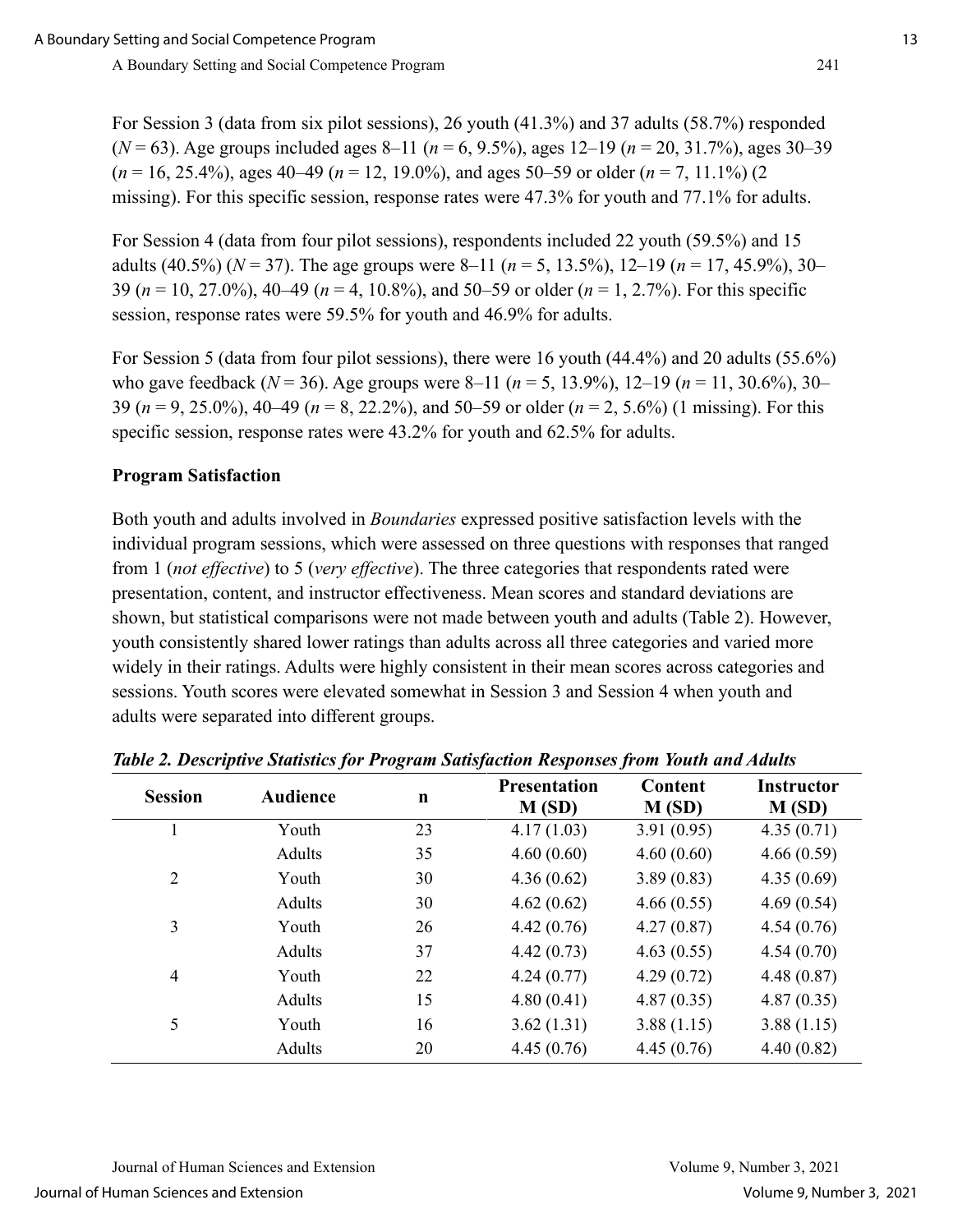#### **Perceived Effects on Content Knowledge**

For each session of *Boundaries,* youth and adults were invited to complete a brief set of content knowledge questions that focused on their understanding of the material covered. A 5-point scale ranging from 1 to 5 was used for self-reporting, with a higher score indicating a greater understanding of the session's content. All questions were the same for participants in Session 1, Session 2, and Session 5, while they differed somewhat in Session 3 and Session 4 since youth and adults learned different content in those sessions. Again, youth and adults were not compared statistically, but the retrospective session evaluations suggested that both youth and adult participants gained knowledge and understanding related to the objectives for each session. The available data were checked and found to meet basic statistical assumptions. Then, a paired samples *t*-test analysis ( $p < .05$ ) was performed, and mean scores for each content knowledge item were compared to assess if differences existed from pre- to post-session scores.

For Session 1 (Boundaries, Boundaries, Boundaries), three content knowledge questions were asked and responses gathered from 53 participants. For all three items, there were significant knowledge differences between the initial score and post-session score, including boundary importance  $[M = 3.68, SD = 1.07; M = 4.51, SD = 0.72; t(52) = -8.32, p = .000]$ , boundaries as values  $[M = 3.62, SD = 1.04; M = 4.42, SD = 0.87; t(52) = -7.76, p = .000]$ , and breadth of boundaries  $[M = 3.96, SD = 1.02; M = 4.64, SD = 0.68; t(52) = -6.56, p = .000]$ . Each of these increases in mean knowledge scores represents a 17% to 22% increase in content knowledge for the participants.

Similarly, for Session 2 (Boundaries Are Everywhere), three content knowledge questions were asked, and responses were received from 53 participants. For these items, *t*-test comparisons showed that mean knowledge scores for all content items increased and were significantly different from pre- to post-session score. Items measured included knowledge of boundaries and rule changes [*M* = 3.74, *SD* = 0.96; *M* = 4.46, *SD* = 0.61; *t*(52) = -6.20, *p* = .000], rules and value judgments  $[M = 3.55, SD = 0.89; M = 4.32, SD = 0.61; t(52) = -7.78, p = .000]$ , and reasoning behind rules or boundaries  $[M = 3.75, SD = 0.78; M = 4.38, SD = 0.63; t(52) = -7.23, p = .000$ . Again, each of these increases in mean knowledge scores represents a 17% to 22% increase in content knowledge for the participants.

As previously noted, both Session 3 and Session 4 engaged youth and adults separately, covering different content. Initial findings shared are distinct for the youth and the adults.

For youth in Session 3, content focused on working with authority figures and negotiating disagreements. Responses were shared by 23 youth on four items, and *t*-test comparisons showed significant differences between pre- and post-session scores for each item, including awareness of authority figures [*M* = 3.57, *SD* = 1.38; *M* = 4.43, *SD* = 0.79; *t*(22) = -3.94, *p* = .001], learning responsibility  $[M = 3.65, SD = 1.07; M = 4.57, SD = 0.73; t(22) = -4.61, p = .000$ , negotiation of rules  $[M = 3.26, SD = 1.18; M = 4.30, SD = 0.88; t(22) = -4.70, p = .000]$ , and working through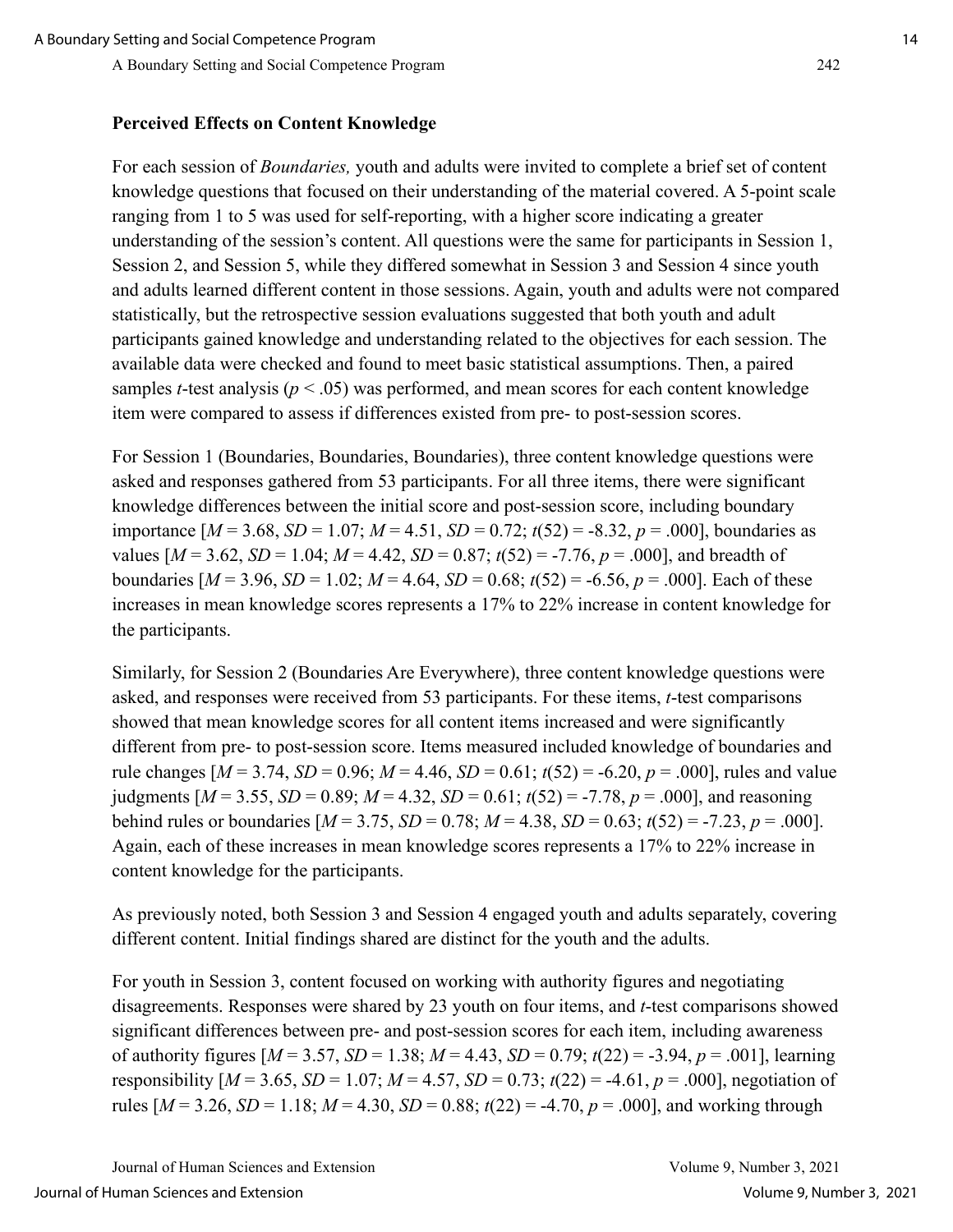disagreements  $[M = 3.09, SD = 1.16; M = 4.35, SD = 0.89; t(22) = -5.52, p = .000]$ . Thus, youth showed a 25% to 40% gain in content knowledge for the session. For adults ( $n = 36$ ), there were five content questions and each showed statistically significant gains between pre- and postsession scores, all of which related to adult understanding of parenting styles: identifying the parenting style of one's parents  $[M = 3.40, SD = 1.01; M = 4.40, SD = 0.55; t(35) = -6.10$ ,  $p = .000$ , identifying one's own parenting style  $[M = 3.39, SD = 0.90; M = 4.28, SD = 0.57;$  $t(35) = -6.80, p = .000$ , understanding the four basic parenting styles  $[M = 3.03, SD = 1.11;$  $M = 4.22$ ,  $SD = 0.64$ ;  $t(35) = -7.79$ ,  $p = .000$ , understanding how one's parenting style impacts children's behavior  $[M = 3.50, SD = 0.97; M = 4.47, SD = 0.56; t(35) = -6.91, p = .000]$ , and understanding that parenting style is a choice  $[M = 3.56, SD = 0.97; M = 4.58, SD = 0.50;$  $t(35) = -6.56$ ,  $p = .000$ . Therefore, the adults showed an increase in content knowledge from 26% to 40%.

Youth in Session  $4 (n = 21)$  received four content questions, and there were significant knowledge gains for each item, including setting healthy boundaries  $[M = 3.52, SD = 0.87;$  $M = 4.43$ ,  $SD = 0.51$ ;  $t(20) = -4.99$ ,  $p = .000$ ], boundary adherence  $M = 3.05$ ,  $SD = 1.07$ ;  $M = 4.19$ ,  $SD = 0.75$ ;  $t(20) = -5.44$ ,  $p = .000$ , internalizing values  $M = 3.38$ ,  $SD = 1.16$ ;  $M = 4.05$ ,  $SD = 0.87$ ;  $t(20) = -5.29$ ,  $p = .000$ ], and importance of actions  $M = 3.62$ ,  $SD = 1.12$ ;  $M = 4.33$ ,  $SD = 0.80$ ;  $t(20) = -4.56$ ,  $p = .000$ ]. Each of these increases in mean knowledge scores represents a 20% to 37% increase in content knowledge for the youth. Finally, for adults in Session  $4 (n = 15)$ , three content questions were posed, and the pre- and post-score differences were each statistically significant. The knowledge differences focused on awareness of teen brain development  $[M = 3.13, SD = 0.92; M = 4.40, SD = 0.74; t(14) = -6.14, p = .000]$ , adolescent changes and boundaries  $[M = 3.13, SD = 0.92; M = 4.33, SD = 0.72; t(14) = -4.94, p = .000]$ , and skills in boundary setting and consequences  $[M = 3.60, SD = 0.83; M = 4.40, SD = 0.63;$  $t(14) = -3.60, p = .003$ . These increases in mean knowledge scores for the adults represent a 22% to 41% increase in content knowledge.

Session 5 (Setting Family Rules) again engaged youth and adults together, and five content questions were asked and responded to by 34 participants. The *t*-test comparisons for these items showed that there were significant differences in knowledge reported between the pre- and postsession scores for all five items. These differences were found for the items including family diversity and values  $[M = 3.91, SD = 0.97; M = 4.56, SD = 0.71; t(33) = -4.45, p = .000$ , setting and negotiating family boundaries  $[M = 3.32, SD = 0.88; M = 4.29, SD = 0.80; t(33) = -9.82$ , *p* = .000], respect for boundaries [*M* = 3.71, *SD* = 1.24; *M* = 4.50, *SD* = 0.71; *t*(33) = -5.48, *p* = .000], the purpose of boundaries [*M* = 3.79, *SD* = 1.12; *M* = 4.53, *SD* = 0.75; *t*(33) = -4.19,  $p = .000$ ], and boundary violations and consequences  $[M = 4.15, SD = 0.91; M = 4.61]$ ,  $SD = 0.70$ ;  $t(33) = -4.23$ ,  $p = .000$ ]. Each of these increases in mean knowledge scores represents an 11% to 29% increase in content knowledge for the participants.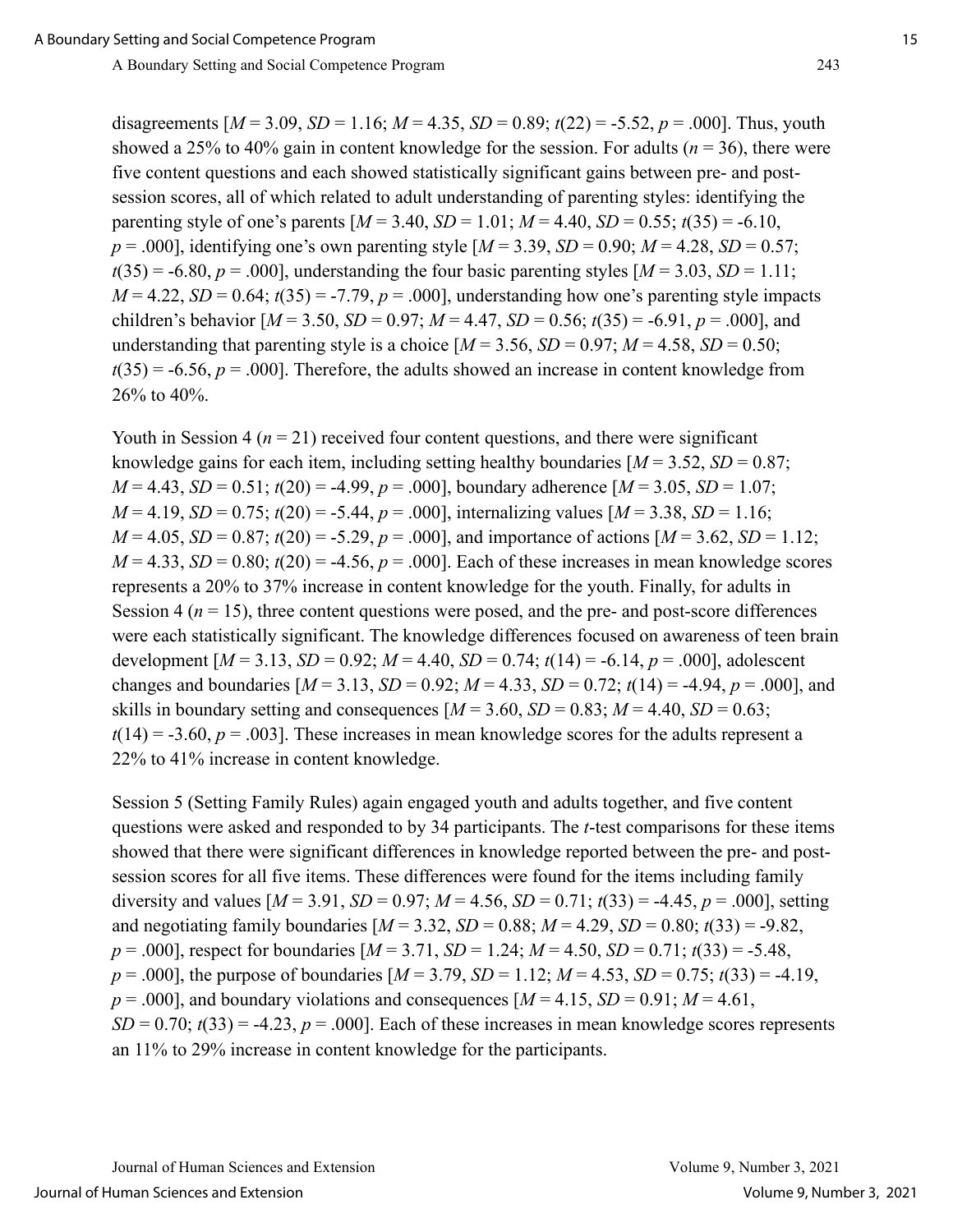This set of findings from the pilot study data on *Boundaries* suggests that self-reported knowledge levels for specific content items showed increases for before-and-after mean comparisons that were significant. These findings are promising and suggest the value of pursuing further investigation regarding the potential impacts of *Boundaries*. In addition to these initial findings drawn from retrospective evaluation tools, the more rigorous set of pre, post, and follow-up evaluation measures gathered additional information about potential program impacts on youth and their families.

## **Open-Ended Feedback Results**

At the end of each session questionnaire, participants were asked to respond to the same three open-ended questions via a text prompt for all five sessions. The questions included: (a) list the three most important things you learned, (b) one thing I would change about this session, and (c) any other comments you would like to make. Responses to these questions were grouped and analyzed for key themes that emerged from the participants' answers.

## *Important Things Learned*

Participants identified three key things they learned from each session. Understandably, the themes that emerged from this question related directly to the topics of the five different sessions. The three key themes were: Boundaries/Rules, Parenting, and Communication.

First, participants indicated they learned about boundaries and rule-setting, stating they understood that boundaries were very important and that they were found in all aspects of life. Consistency of boundary enforcement was emphasized as important, as one adult participant stated, "It's important to be consistent as parents on how we discipline." A youth gave another rule-focused comment saying, "Rules are a good thing and serve a purpose." Second, adult participants stated they learned about parenting and need to be aware of their role to be effective. One stated, "I cannot be 'cool' or be a 'friend' to be an effective parent." Others noted that their parenting style affects their children's behavior, and that parenting styles may differ from generation to generation. In fact, one parent said, "You can reteach yourself things that your parents may have taught you in areas of parenting," reinforcing the idea that learning about parenting and its application to managing boundaries is important. Third, participants reflected that joint communication between parents and children regarding different issues is important, and that negotiation facilitates discussion between them. One youth stated, "I should and can negotiate with my parents," and one parent commented, "Give teens more room to negotiate boundaries."

Of particular interest emerging specifically from the youth-only sessions were two additional themes, Authority Figures and Actions. The youth indicated they better understood "who authorities are" and that "authority figures have power over us," as well as how to work with authority figures. They also learned that their "actions define [them] to those who view [them]"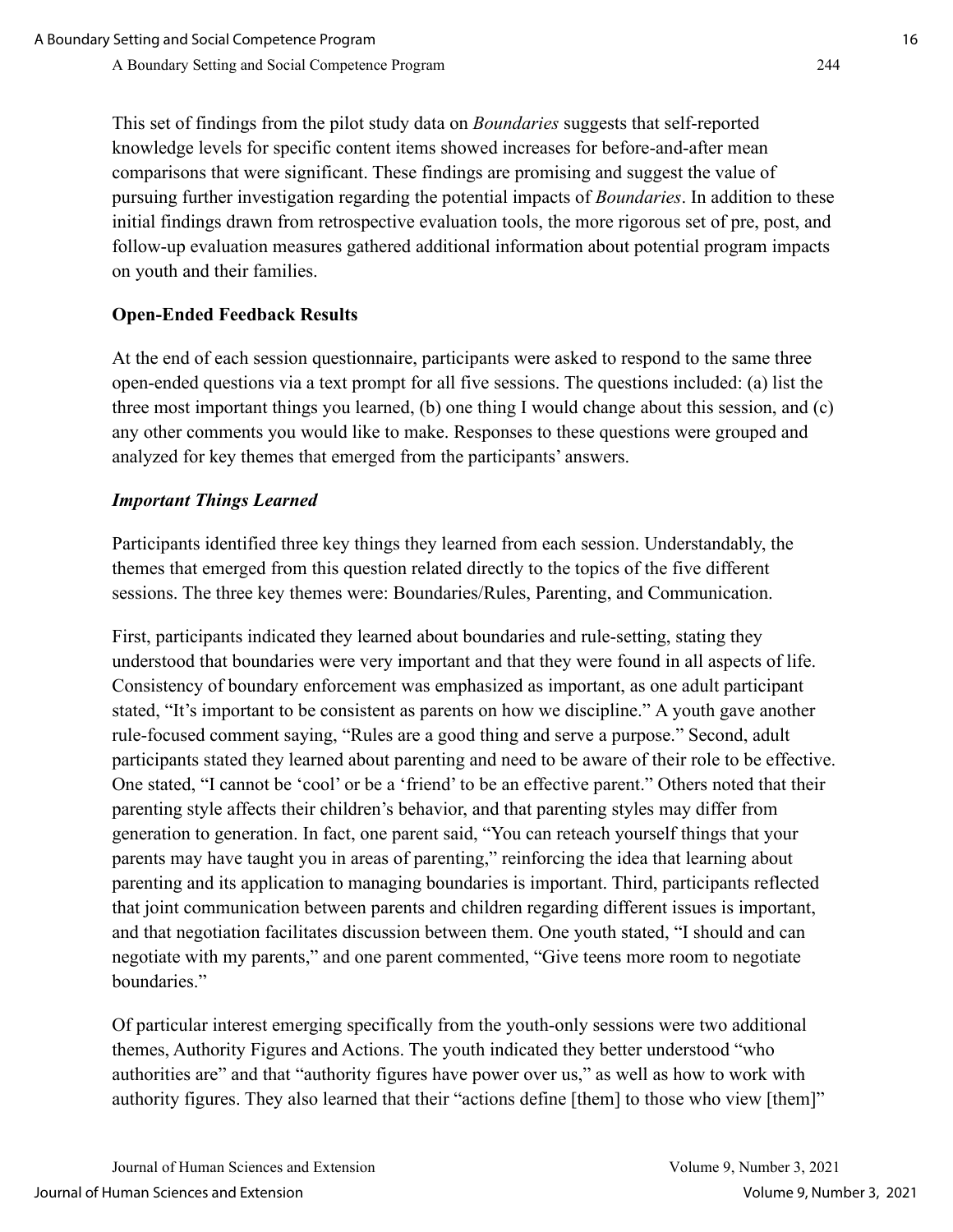and "their actions affect their future," consistent with the program's emphasis on boundaries as a reflection of values.

#### *Things to Change About the Program*

Two themes emerged from the participants' responses when asked what they would change about the program, Time and Structure. Participants wanted the five sessions to last longer, as additional time would provide opportunities for more discussion. One participant commented, "Lengthen the session … more than one hour," while another said, "More conversations on particular problems." As evidenced by these and other comments, participants wanted more time allotted for each session. The program was structured such that the first two sessions and the last session allowed both youth and parents to work together. However, Session 3 and Session 4 allowed for the youth and parents to participate in separate groups. Participant comments were divided regarding this structure. Some participants wanted more of the sessions divided into separate groups for youth and adults. One participant said, "Split kids and adults for periods of time. Might get more information from kids," supporting the program's structure, while on the other hand, other participants did not like the separation. "The separation of families causes children's comments to be held from parents," commented one parent. Overall, participants also wanted the program's structure to include more activities during the sessions, including "more videos and more games."

#### *General Comments*

Comments shared were positive, with four themes emerging from participants' responses: Enjoyment, Beneficial for Schools, Comfortable and Welcoming Environment, and Additional Programming Requested. The first and third themes related to the quality of the program experience, with participants indicating they enjoyed the experience and that the environment was positive and comfortable. The second and fourth themes indicated participant interest in further extending the program by sharing it with schools and other community organizations or following up with similar programming. The following participant comments provide support for these four themes:

- "Awesome! I loved the resources. They kept the kids entertained."
- "Please come to the school and present this program for the teachers!"
- "Awesome staff. The openness of the class makes me comfortable and makes me feel welcome."
- "I was wondering if you have more parenting classes after this class?"

Comments from the youth and adult participants in response to the open-ended questions included in the retrospective session evaluations indicate how involvement in *Boundaries* impacted them. These comments shared by youth and adults further suggest that the program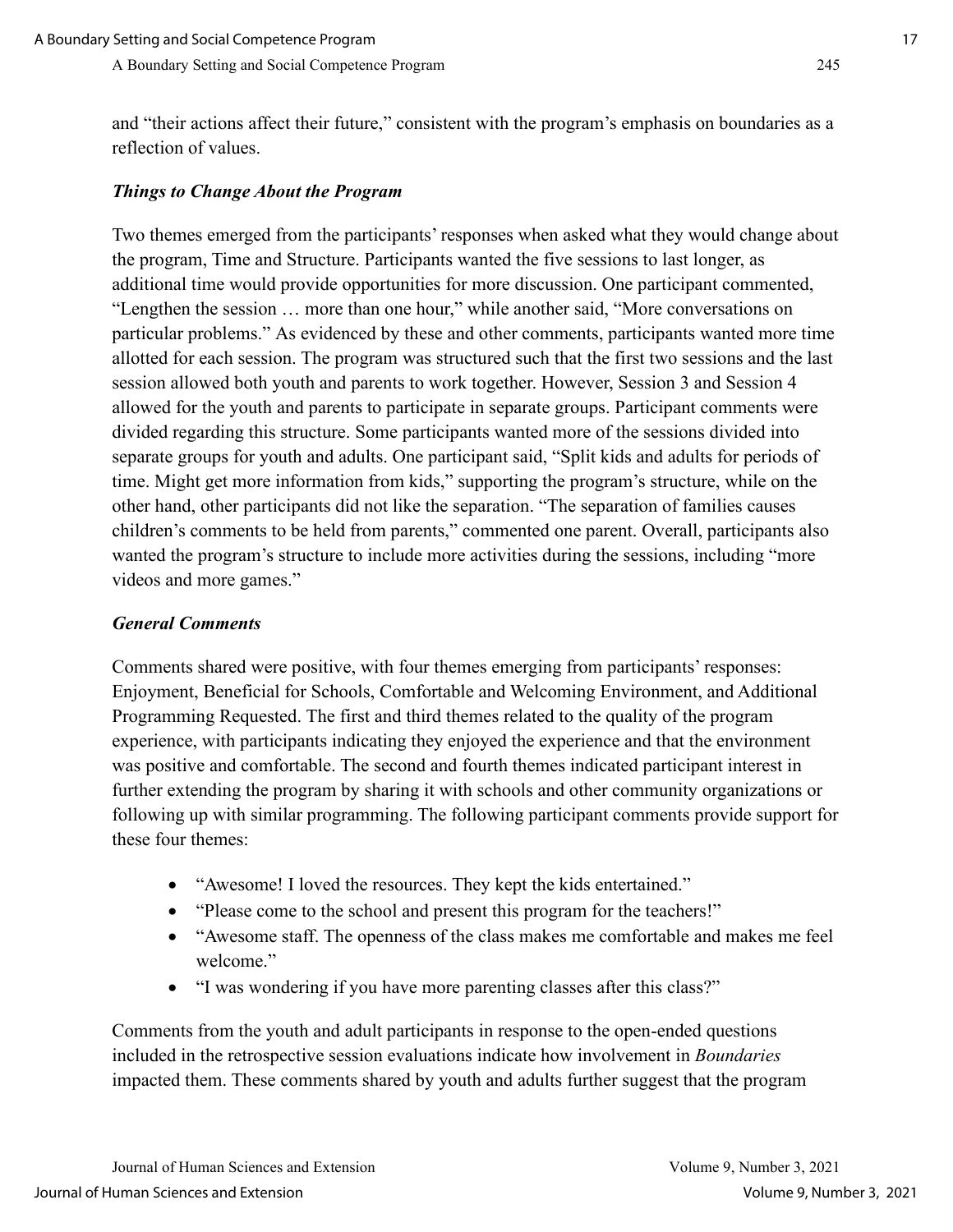influenced participants' attitudes and awareness regarding boundary setting, negotiation, and working through these issues in socially competent ways.

#### **Summary**

Overall, participation was good across all five sessions of *Boundaries* for both youth and adults. Most youth participants identified themselves in the 12–19 age category, while most adults were ages 30–39. In general, the response rates were higher for adults than for youth on all of the retrospective questionnaires. Both youth and adults expressed positive levels of satisfaction with the individual program sessions, as they rated presentation, session content, and quality of instruction favorably. However, adults consistently rated items higher than youth. Interestingly, youth scores were elevated in Session 3 and Session 4 when they were separated from the adults. When considering the content knowledge gained from the sessions, both youth and adult participants gained knowledge and understanding related to the objectives for all of the sessions. Participants' mean scores ranged from an 11% to 41% increase in content knowledge across items assessed from all five sessions. Participants commented that learning to set boundaries, communicating needs between youth and adults about navigating boundaries in life, and understanding the role parents and other adults play in facilitating and guiding youth in boundary-setting were the main takeaways from *Boundaries.* These three program takeaways indicated that the program achieved its objectives, including recognizing and understanding the impact of boundaries and rules, identifying and managing boundaries in relationships, and respectfully working through disagreements or boundary concerns with authority figures. Overall, participants found *Boundaries* to be enjoyable and beneficial, as both youth and adults asked for more time in the sessions and wanted additional programming opportunities to be offered.

#### **Program Limitations**

Limited data are available for both *Boundaries* and *Boundaries Jr.* due to slow progress in pilot testing, thus limiting program implementation. Both curricula require extensive planning and multiple personnel to execute, and program participants are asked to participate in multiple sessions. Extension agents are often asked to deliver single-meeting programs due to time constraints, limited resources, and participant commitment. As a result, *Boundaries* and *Boundaries Jr.* have not yet been implemented enough to gather robust data, and therefore both are still in the pilot phase. Further training sessions are planned to train Extension agents and community partners on both curricula, which will hopefully stimulate awareness and give the agents the tools needed to implement both. Because of the limited data collected using the retrospective evaluations for each session, we have not been able to conduct an in-depth evaluation of either curriculum. However, we hope that data collected from the recently developed pre, post, and follow-up evaluations will provide insight on ways to strengthen both curricula. Thus far, the data collected point toward positive results.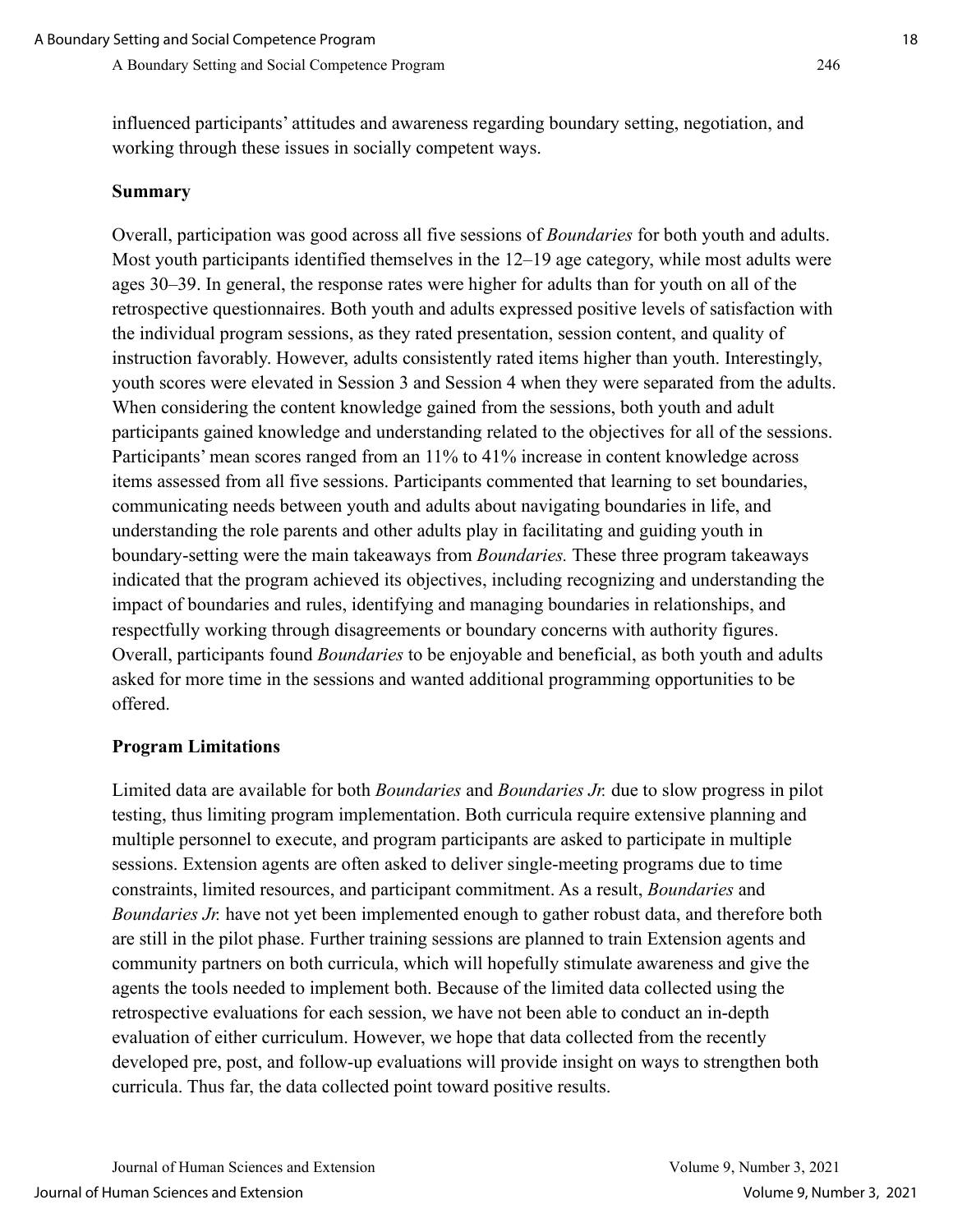## **Program Implementation and Key Practices**

Implementation of both *Boundaries* and *Boundaries Jr.* offers an opportunity to build healthier relationships between youth and their parents, deliver programming focused on protective factors for youth, and enhance 4-H program offerings. Several suggestions for successful implementation are included here:

- It is important to identify and collaborate with community partners who are interested in programs for youth and parents that address youth protective factors. In this case, the protective factors focus on family connectedness, youth life skills, regulation of youth behavior, and healthy youth decision making. As a case example, the original group of partners that conceptualized *Boundaries* included the county Extension agent, Mercer County Youth Bureau, a local ministerial association, and local law enforcement personnel. Forming a program committee comprised of individuals in the community with a background or interest in youth development is helpful. The committee also serves as a group from which to draw facilitators to implement and promote the program in the community.
- Addressing training, timing, and location needs to ensure successful implementation is important. Make sure that key facilitators are trained and are comfortable with the content, learning activities, and program delivery. Timing is important in order to maximize support from partners such as local schools, youth ministry programs, and others who may offer activities involving youth and their parents. Facility use may include the county Extension office. However, if the program is delivered in a community apart from the county Extension office, a school or library could be good, minimal, or no-cost options that typically have video equipment available.
- Targeted recruitment is critical for the successful implementation of either version of the program. Both curricula target both youth and their parents. Since *Boundaries* (7<sup>th</sup>) through 12<sup>th</sup> grades) and *Boundaries Jr.* (3<sup>rd</sup> through  $6<sup>th</sup>$  grades) were each written for a somewhat wide age range, it can be helpful to target smaller age groups, such as youth in  $7<sup>th</sup>$  through 9<sup>th</sup> grades and then youth in 10<sup>th</sup> and 11<sup>th</sup> grades. Participants are typically recruited through referrals from local schools, law enforcement agencies, or youth-serving agencies. Also, invitation letters could be sent to all age-appropriate youth and their families in the schools in the community where the program is being offered. Additionally, announcements should be placed in local media outlets and shared with local faith communities and community centers to reach other youth and their families who live in the community but may attend a different school or be schooled at home.
- Consistent effort and follow-up are important in making *Boundaries* and *Boundaries Jr.* work for youth and their families. Since the program is more intensive than a oneshot program and involves youth and their families, getting started may require a greater commitment of energy and time. However, the results of this study suggest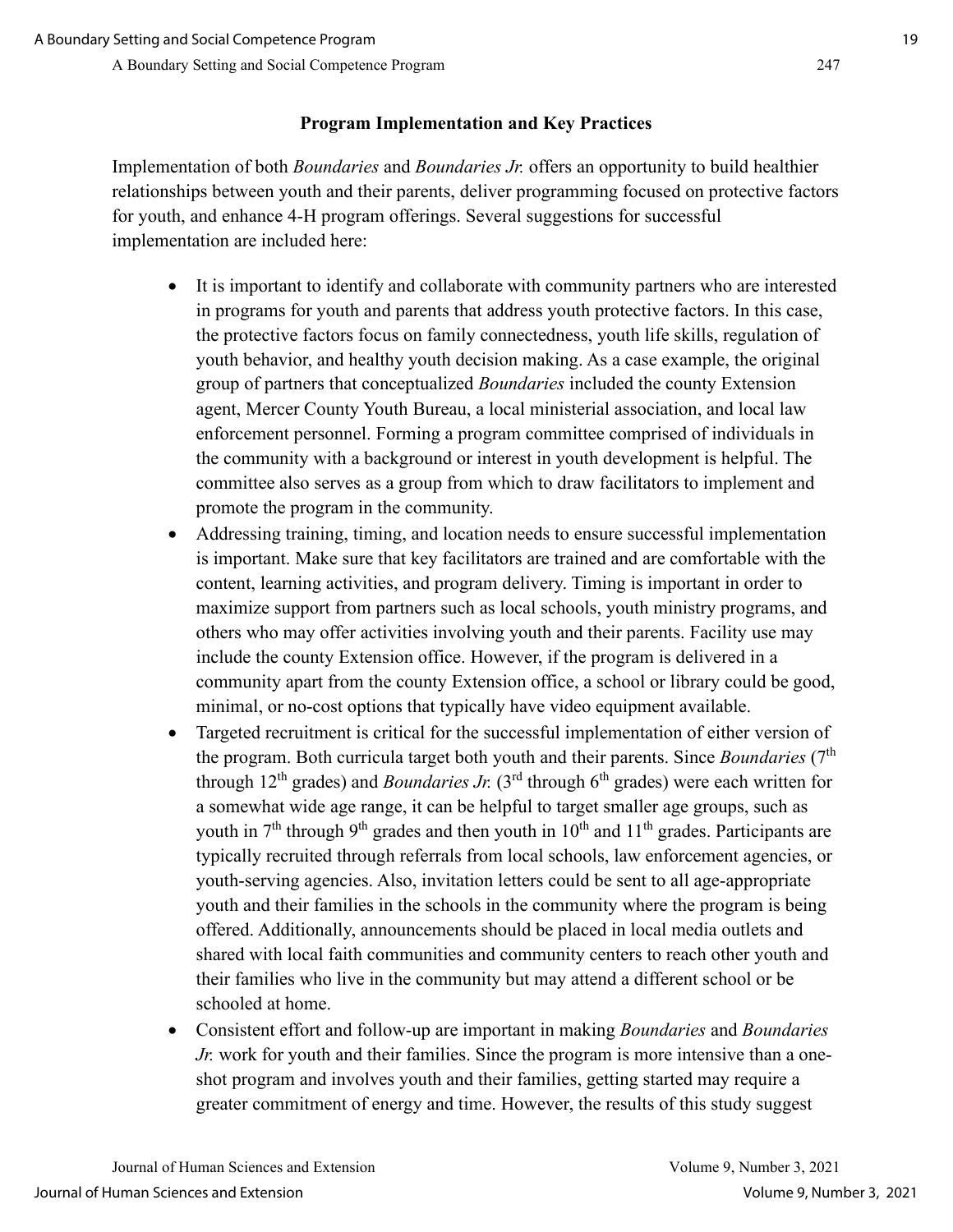that both curricula are effective in serving as a common point of focus for youth community support and in delivering effective programming focusing on youth protective factors.

• Retention and engagement of program participants are concerns for any youth development or parent education program. Research suggests that enrolled participants in programs similar to *Boundaries* attend only one-third to one-half of available sessions (National Academies of Sciences, Engineering, and Medicine, 2016). We implemented strategies for retention and engagement that focused on four key practices based on recommendations by the National Academies of Sciences, Engineering, and Medicine (2016). These were (a) train and use local community facilitators trusted by parents and youth for program delivery, (b) engage youth and parents in a rewarding educational experience by implementing the experiential learning model, (c) lower barriers to continued participation by careful scheduling that fits with family needs and by offering child care, and (d) implement peer support and connection for both youth and parents. Implementation of these strategies helped with our program success, as over 70% of enrolled participants attended all sessions.

Both *Boundaries* and *Boundaries Jr.* offer multi-faceted educational opportunities that can be effectively used in 4-H youth development work. In addition, potential partners include schools, Scouting organizations, Boys and Girls Clubs, juvenile justice programs, youth ministry groups, and other youth-serving entities.

#### **Conclusion**

Because youth often are still developing the maturity to make good decisions on their own, they require firm guidance and support from parents to reach adulthood successfully (NIMH, 2020). The ACYF Protective Factors Framework combined with the 4-H Targeting Life Skills Model were used to create a youth and family education program targeting both boundary setting and social competence. Both *Boundaries* and *Boundaries Jr.* offer guidance in boundary setting and negotiation in parent-child relationships and related contexts while incorporating key protective factors that can offset the effects of unhealthy influences and foster resiliency in youth.

Overall, both youth and adult participants gained knowledge and understanding related to the objectives for all of the sessions. This finding relates to one of the skill competency areas outlined in the 4-H Targeting Life Skills Model, Head, as youth and adults increased their knowledge competencies (Hendricks, 1998; Norman & Jordan, 2018). When considering how satisfied youth and adults were with *Boundaries,* participants rated all sessions favorably. Program satisfaction coupled with knowledge gain are indicative of program success. This finding is supported by Shaw (2014), who noted that programs targeting specific developmental topics are more successful than programs addressing a broad range of issues. The program's success could also be supported by the strategies for retention and engagement from the National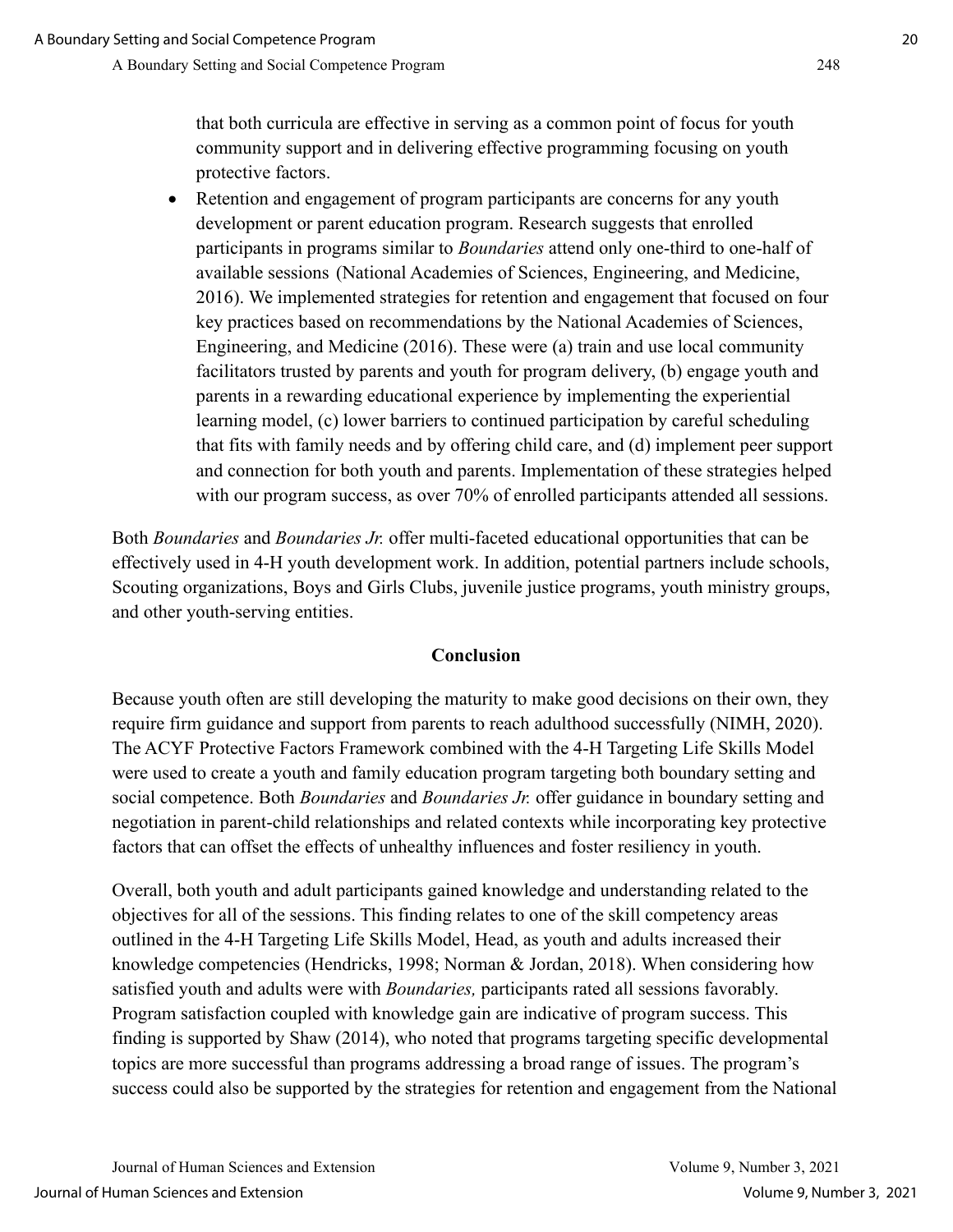Academies of Sciences, Engineering, and Medicine (2016), as we used local facilitators, implemented the experiential learning model, used careful scheduling to fit the needs of families, and implemented peer support by connecting families.

Based on initial feedback from the pilot study evaluation, *Boundaries* proved to be an effective program for the participants and achieved the overarching objectives. However, there are opportunities for future research. We would like to conduct *Boundaries* with a more heterogeneous group of youth and adults in a longitudinal study design. Additionally, implementing a more rigorous study design utilizing a comparison group would allow for more robust and generalizable findings. Conducting qualitative research on some of the quantitative findings would allow for a deeper exploration of the findings. Finally, the more rigorous set of pre, post, and follow-up evaluation measures developed will provide insight on ways to strengthen both curricula. These fuller program measures assess more detailed content knowledge, youth life skills, youth-adult communication and relationships, and attitudes toward the program.

Overall, the pilot evaluation data gathered illustrate the program's positive impact on both youth and their families. Developed originally to fill the need in a small community in North Dakota, *Boundaries* shows the potential for guiding youth and adults in boundary setting and the development of social competence in family life and other settings. The program curriculum for both *Boundaries* and *Boundaries Jr.* is available through NDSU Extension and the [Extension](https://catalog.extension.org/)  [Foundation](https://catalog.extension.org/) (2021) online course catalog. With roots in 4-H youth development and the broader frameworks of youth protective factors and youth life skills, *Boundaries* aims to reach youth and their families beyond North Dakota to further positive youth development nationwide.

#### **References**

- Baumrind, D. (2013). Authoritative parenting revisited: History and current status. In R. E. Larzelere, A. S. Morris, & A. W. Harrist (Eds.), *Authoritative parenting: Synthesizing nurturance and discipline for optimal child development* (pp. 11–34). American Psychological Association.<https://doi.org/10.1037/13948-002>
- Bornstein, L., & Bornstein, M. H. (2014). Parenting styles and child social development. In R. E. Tremblay, M. Boivin, & R. De V. Peters (Eds.), *Encyclopedia on early childhood development* (3<sup>rd</sup> ed.). Centre of Excellence for Early Childhood Development; Strategic Knowledge Cluster on Early Child Development. [http://www.child](http://www.child-encyclopedia.com/parenting-skills/according-experts/parenting-styles-and-child-social-development)[encyclopedia.com/parenting-skills/according-experts/parenting-styles-and-child-social](http://www.child-encyclopedia.com/parenting-skills/according-experts/parenting-styles-and-child-social-development)[development](http://www.child-encyclopedia.com/parenting-skills/according-experts/parenting-styles-and-child-social-development)
- Child Welfare Information Gateway. (2020). *Protective factors approaches in child welfare* U.S. Department of Health and Human Services; Administration for Children and Families; Administration on Children, Youth, and Families; Children's Bureau. <https://www.childwelfare.gov/pubs/issue-briefs/protective-factors>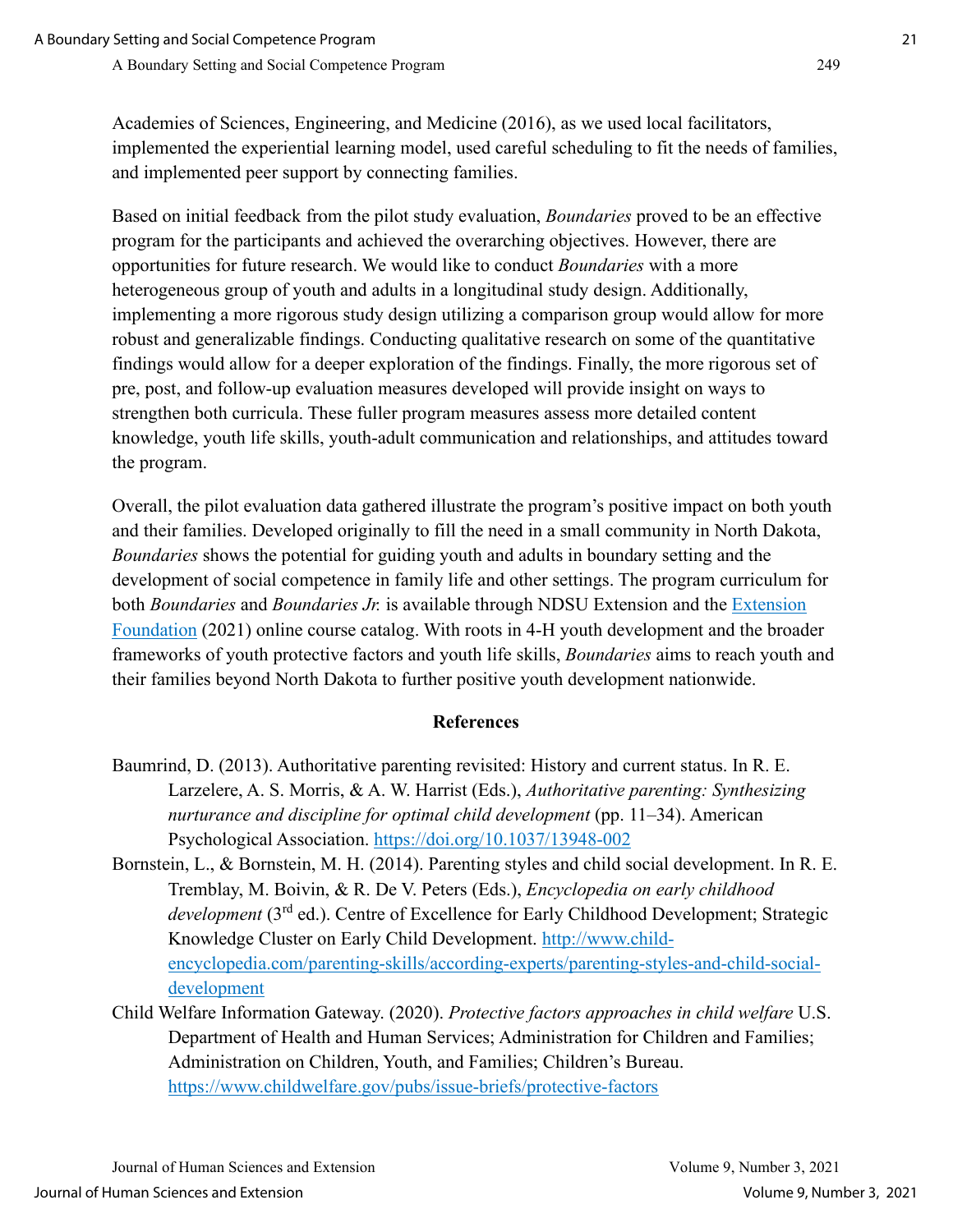[http://www.dsgonline.com/acyf/DSG%20Protective%20Factors%20Literature%20Revie](http://www.dsgonline.com/acyf/DSG%20Protective%20Factors%20Literature%20Review%202013.pdf) [w%202013.pdf](http://www.dsgonline.com/acyf/DSG%20Protective%20Factors%20Literature%20Review%202013.pdf)

- Duncan, S. F., & Goddard, H. W. (2017). *Family life education: Principles and practices for effective outreach* (3rd ed.)*.* Sage.
- Dymnicki, A. B., Le Menestrel, S., Boyd, M. J., Lauxman, L., Oberlander, S. E., & Osher, D. M. (2016). Developing a federal research agenda for positive youth development: Identifying gaps in the field and an effective consensus building approach. *Journal of Youth Development, 11*(1), 5–19.<https://doi.org/10.5195/jyd.2016.430>
- Ebersole, D. S., & Hernandez, R. A. (2016). "Taking good care of our health": Parent-adolescent perceptions of boundary management about health information. *Communication Quarterly, 64*(5), 573–595.<https://doi.org/10.1080/01463373.2016.1176939>

Extension Foundation. (2021). *Catalog*.<https://catalog.extension.org/>

- Geldhof, G. J., Bowers, E. P., & Lerner, R. M. (2013). Special section introduction: Thriving in context: Findings from the 4-H study of positive youth development. *Journal of Youth and Adolescence, 42*(1), 1–5.<https://doi.org/10.1007/s10964-012-9855-7>
- Guerra, N. G., Graham, S., & Tolan, P. H. (2011). Raising healthy children: Translating child development research into practice. *Child Development, 82*(1), 7–16. <https://doi.org/10.1111/j.1467-8624.2010.01537.x>
- Hage, S., & Romano, J. L. (2013). *Best practices in prevention.* Sage. <http://doi.org/10.4135/9781452275581>
- Hart, P. (2016). Young people negotiating and maintaining boundaries in youth work relationships: Findings from an ethnographic study of youth clubs. *Journal of Youth Studies, 19*(7), 869–884.<https://doi.org/10.1080/13676261.2015.1112881>

Hendricks, P. A. (1998). *Developing youth curriculum using the Targeting Life Skills Model: Incorporating developmentally appropriate learning opportunities to assess impact of life skill development.* Iowa State University Extension.

- Kumar, R., O'Malley, P. M., Johnston, L. D., & Laetz, V. B. (2013). Alcohol, tobacco, and other drug use prevention programs in U.S. schools: A descriptive summary. *Prevention Science, 14*(6), 581–592.<https://doi.org/10.1007/s11121-012-0340-z>
- Lerner, J. V., Bowers, E. P., Minor, K., Boyd, M. J., Mueller, M. K., Schmid, K. L., Napolitano, C. M., Lewin-Bizan, S., & Lerner, R. M. (2013). Positive youth development: Processes, philosophies, and programs. In R. M. Lerner, M. A. Easterbrooks, J. Mistry, & I. B. Weiner (Eds.), *Handbook of psychology: Developmental psychology* (2<sup>nd</sup> ed., Vol. 6, pp. 365–392). John Wiley & Sons, Inc.
- Lerner, R. M. (2007). *The good teen: Rescuing adolescence from the myths of the storm and stress years.* Crown Publishers.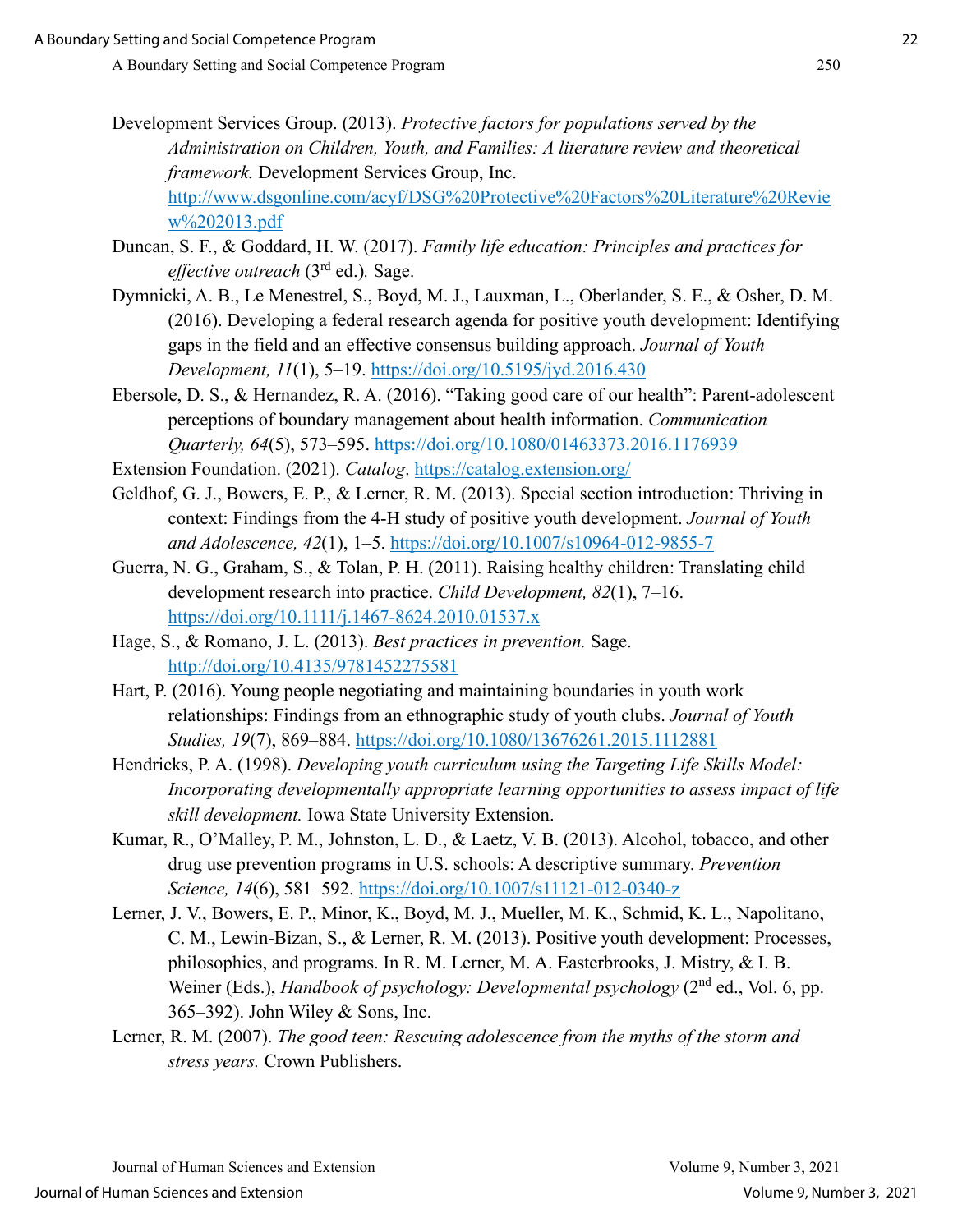- Levine, P. (2007). *The future of democracy: Developing the next generation of American citizens.* Tufts University Press; University Press of New England.
- National Academies of Sciences, Engineering, and Medicine. (2016). *Parenting matters: Supporting parents of children ages 0–8.* The National Academies Press. <https://doi.org/10.17226/21868>
- National Institute of Mental Health. (2020). *The teen brain: 7 things to know* (NIH Publication No. 20-MH-8078) *.*[https://www.nimh.nih.gov/sites/default/files/documents/health/publications](https://www.nimh.nih.gov/sites/default/files/documents/health/publications/the-teen-brain-7-things-to-know/20-mh-8078_teenbrain_508.pdf) [/the-teen-brain-7-things-to-know/20-mh-8078\\_teenbrain\\_508.pdf](https://www.nimh.nih.gov/sites/default/files/documents/health/publications/the-teen-brain-7-things-to-know/20-mh-8078_teenbrain_508.pdf)
- Nimon, K., Zigarmi, D., & Allen, J. (2011). Measures of program effectiveness based on retrospective pretest data: Are all created equal? *American Journal of Evaluation, 32*(1), 8–28.<https://doi.org/10.1177%2F1098214010378354>
- Norman, M. N., & Jordan, J. C. (2018). *Targeting life skills in 4-H* (Extension Publication No. 4HS FS101.9). Institute of Food and Agricultural Sciences Extension, University of Florida.<https://edis.ifas.ufl.edu/4h242>
- Perales, D. (2010). Primary prevention and evaluation. In L. Cohen, V. Chavez, & S. Chehimi (Eds.), *Prevention is primary: Strategies for community well-being* (2nd ed., pp. 205– 229). Jossey-Bass.
- Query, S., Carlson, S., & Kemmet, D. (2012). *Boundaries.* North Dakota State University Extension.
- Query, S., Carlson, S., & Kemmet, D. (2016). *Boundaries Jr.* North Dakota State University Extension.
- Sanders, J., Munford, R., Thimasarn-Anwar, T., Liebenberg, L., & Ungar, M. (2015). The role of positive youth development practices in building resilience and enhancing well-being for at-risk youth. *Child Abuse & Neglect*, *42,* 40–53. <http://doi.org/10.1016/j.chiabu.2015.02.006>
- Schwartz, S. J., Pantin, H., Coatsworth, J. D., & Szapocznik, J. (2007). Addressing the challenges and opportunities for today's youth: Toward an integrative model and its implications for research and intervention. *The Journal of Primary Prevention, 28*(2), 117–144.<https://doi.org/10.1007/s10935-007-0084-x>
- Shaw, D. S. (2014). Parenting programs and their impact on the social and emotional development of young children. In R. E. Tremblay, M. Boivin, & R. De V. Peters (Eds.), *Encyclopedia on early childhood development* (2<sup>nd</sup> ed.). Centre of Excellence for Early Childhood Development; Strategic Knowledge Cluster on Early Child Development. [http://www.child-encyclopedia.com/parenting-skills/according-experts/parenting](http://www.child-encyclopedia.com/parenting-skills/according-experts/parenting-programs-and-their-impact-social-and-emotional)[programs-and-their-impact-social-and-emotional](http://www.child-encyclopedia.com/parenting-skills/according-experts/parenting-programs-and-their-impact-social-and-emotional)
- Steinberg, L. (2019). *Adolescence* (12<sup>th</sup> ed.). McGraw-Hill Education.
- U.S. Department of Agriculture, National Institute of Food and Agriculture, & 4-H National Headquarters. (2017). *Strategic plan: 4-H youth development: A 2025 vision.*  [https://nifa.usda.gov/sites/default/files/resources/National%204-H%20Strategic%20](https://nifa.usda.gov/sites/default/files/resources/National%204-H%20Strategic%20Plan%202017.pdf)  [Plan%202017.pdf](https://nifa.usda.gov/sites/default/files/resources/National%204-H%20Strategic%20Plan%202017.pdf)